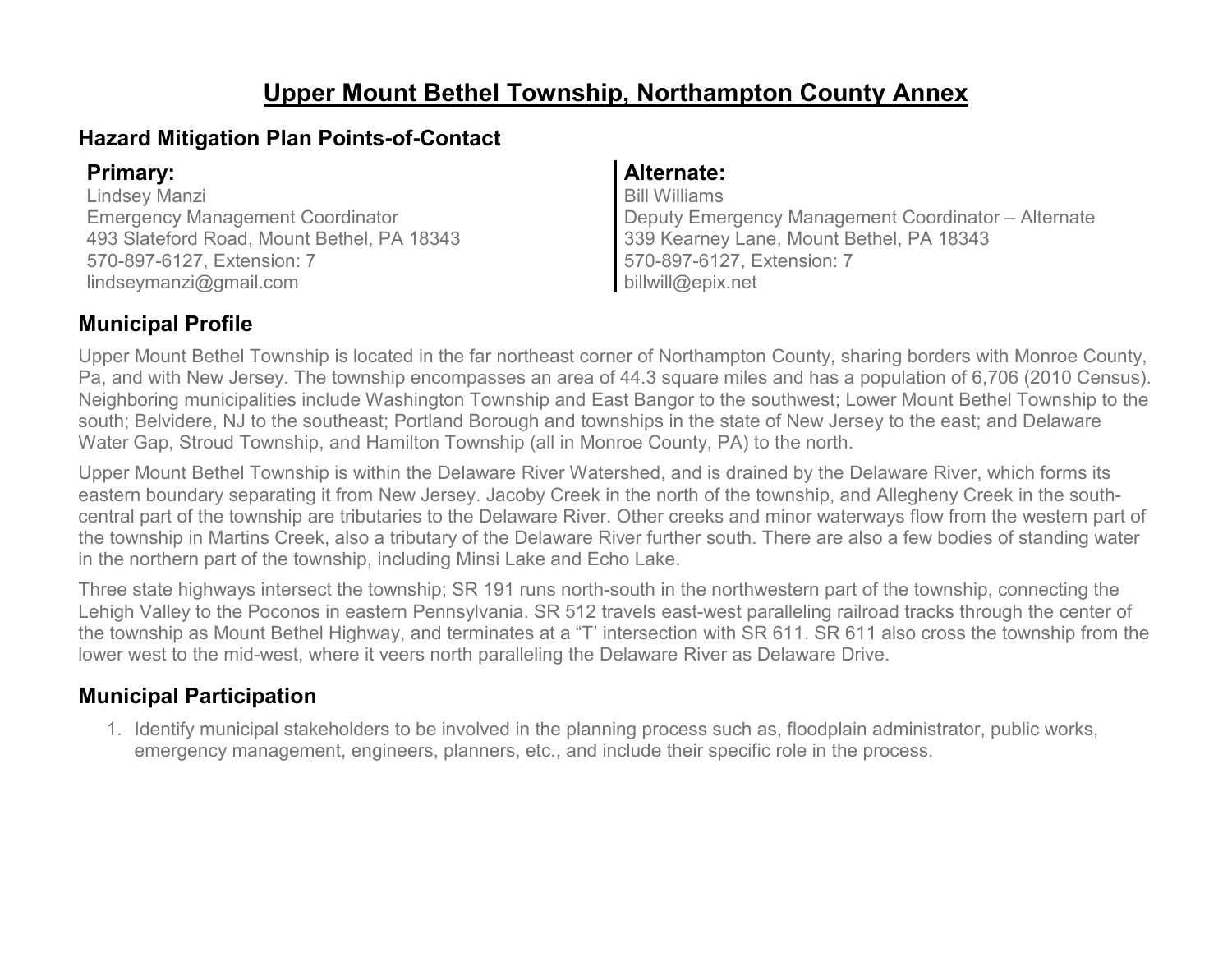#### **Municipal Participation –** *continued*

- 2. Identify community stakeholders such as; neighborhood groups, religious groups, major employers / businesses, etc., that will be informed and / or involved in the planning process and describe how they will be involved.
- 3. Describe how the public **will be engaged** in the current planning process examples, newsletters, social media, etc., **and how they were engaged** since the 2013 Hazard Mitigation Plan.

| <b>Topic</b>                                                                                                                                      | Identify source of information, if<br>different from the one listed.  | <b>Additional Comments</b>                                                                                                                                                                                                        |
|---------------------------------------------------------------------------------------------------------------------------------------------------|-----------------------------------------------------------------------|-----------------------------------------------------------------------------------------------------------------------------------------------------------------------------------------------------------------------------------|
| <b>1. Staff Resources</b>                                                                                                                         |                                                                       |                                                                                                                                                                                                                                   |
| Is the Community Floodplain Administrator (FPA) or NFIP Coordinator certified?                                                                    | <b>Community FPA</b>                                                  | Yes                                                                                                                                                                                                                               |
| Is floodplain management an auxiliary function?                                                                                                   | <b>Community FPA</b>                                                  | Yes                                                                                                                                                                                                                               |
| Provide an explanation of NFIP administration services (e.g., permit review, GGIS,<br>education or outreach, inspections, engineering capability) | <b>Community FPA</b>                                                  | Administration by Justin Coyle, PE,<br>of Carrol Engineering Company<br>Inc., who conducts permit review,<br>subdivision review and inspections<br>and provides GIS mapping.<br>Township staff provide education<br>and outreach. |
| What are the barriers to running an effective NFIP program in the community, if any?                                                              | <b>Community FPA</b>                                                  | Rural families living in the floodplain<br>on low or fixed incomes may<br>behave outside the regulations with<br>accessory structure installations<br>and small additions to existing<br>structures.                              |
| 2. Compliance History                                                                                                                             |                                                                       |                                                                                                                                                                                                                                   |
| Is the community in good standing with the NFIP?                                                                                                  | State NFIP Coordinator, FEMA NFIP<br>Specialist, or community records | Yes                                                                                                                                                                                                                               |
| Are there any outstanding compliance issues (i.e., current violations)?                                                                           |                                                                       | <b>No</b>                                                                                                                                                                                                                         |
| When was the most recent Community Assistance Visits (CAV) or Community<br>Assistance Contact (CAC)?                                              |                                                                       | Unknown                                                                                                                                                                                                                           |
| Is a CAV or CAC scheduled or needed?                                                                                                              |                                                                       | Yes                                                                                                                                                                                                                               |

### **Compliance with the National Flood Insurance Program (NFIP)**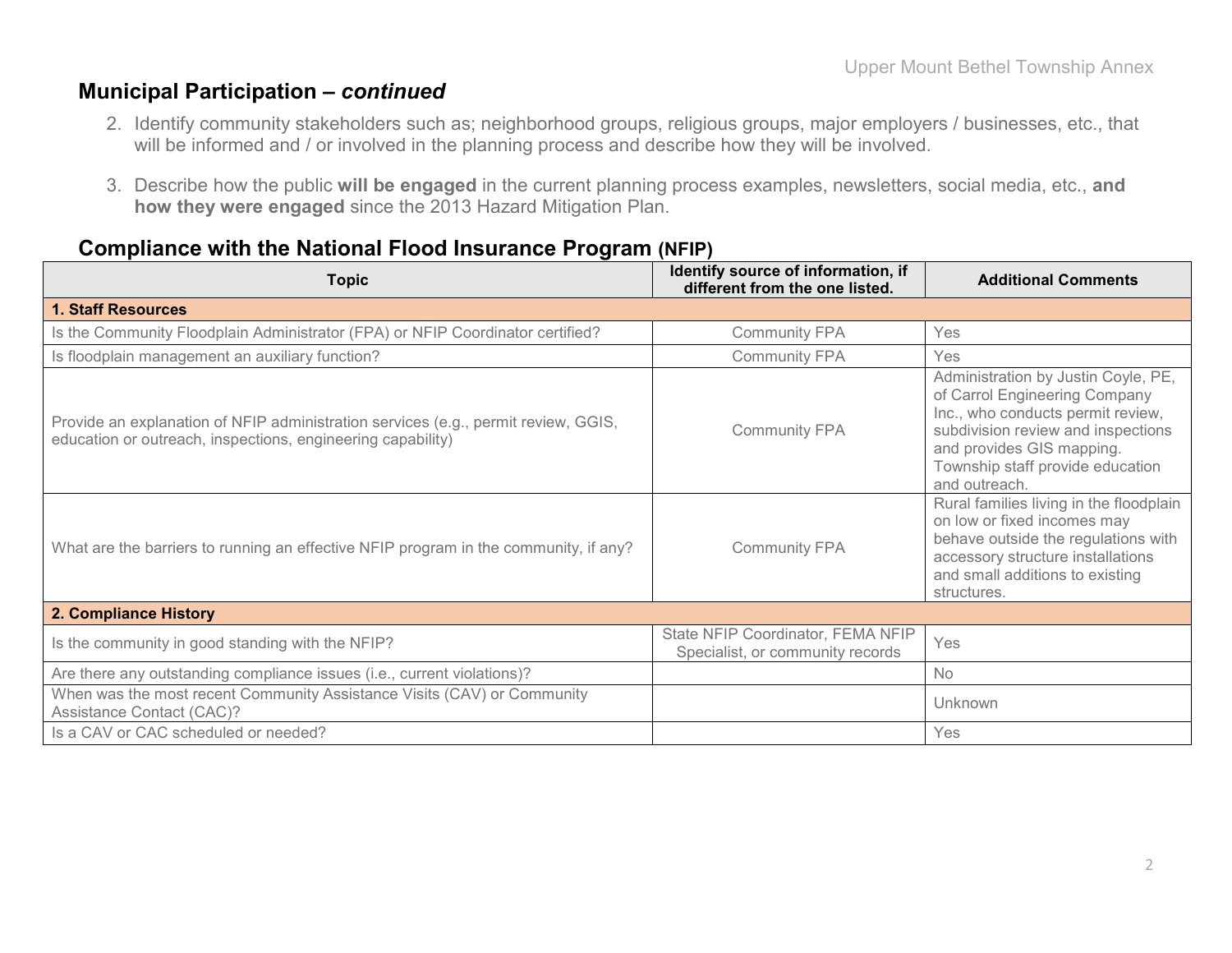# **Compliance with the National Flood Insurance Program (NFIP) –** *continued*

| <b>Topic</b>                                                                                            | Identify source of information, if<br>different from the one listed.     | <b>Additional Comments</b>                                                                                                                                                                                                                                                                                                        |
|---------------------------------------------------------------------------------------------------------|--------------------------------------------------------------------------|-----------------------------------------------------------------------------------------------------------------------------------------------------------------------------------------------------------------------------------------------------------------------------------------------------------------------------------|
| 3. Regulation                                                                                           |                                                                          |                                                                                                                                                                                                                                                                                                                                   |
| When did the community enter the NFIP?                                                                  | <b>NFIP Community Status Book</b>                                        |                                                                                                                                                                                                                                                                                                                                   |
| Are the Flood Insurance Rate Maps (FIRMs) digital or paper?<br>How are residents assisted with mapping? | <b>Community FPA</b>                                                     | Both digital and paper. The zoning<br>officer helps residents with the<br>mapping, explaining how the<br>mapping works and then looks up<br>the mapping either digitally or on<br>paper. The Township Manager is<br>also familiar with the mapping and<br>can assist residents. The mapping<br>can also be placed on the website. |
| Do floodplain regulations meet or exceed FEMA or State minimum requirements?<br>If so, in what ways?    | <b>Community FPA</b>                                                     | The floodplain regulations exceed<br>the minimum for first floor elevation<br>of a structure, requiring 1.5'<br>freeboard above the 100-year<br>elevation.                                                                                                                                                                        |
| Describe the permitting process                                                                         | Community FPA, State, FEMA NFIP                                          | All applicants must apply to the<br>Zoning Hearing Board for permits.                                                                                                                                                                                                                                                             |
| <b>4. Insurance Summary</b>                                                                             |                                                                          |                                                                                                                                                                                                                                                                                                                                   |
| How many NFIP policies are in the community?<br>What is the total premium and coverage?                 | State NFIP Coordinator or<br><b>FEMA NFIP Specialist</b>                 |                                                                                                                                                                                                                                                                                                                                   |
| How many claims have been paid in the community? What is the total amount of                            | FEMA NFIP or                                                             |                                                                                                                                                                                                                                                                                                                                   |
| paid claims? How many substantial damage claims have there been?                                        | <b>Insurance Specialist</b>                                              |                                                                                                                                                                                                                                                                                                                                   |
| How many structures are exposed to flood risk within the community?                                     | <b>Community FPA or GIS Analyst</b>                                      |                                                                                                                                                                                                                                                                                                                                   |
| Describe any areas of flood risk with limited NFIP policy coverage                                      | Community FPA or<br><b>FEMA Insurance Specialist</b>                     |                                                                                                                                                                                                                                                                                                                                   |
| 5. Community Rating System (CRS)                                                                        |                                                                          |                                                                                                                                                                                                                                                                                                                                   |
| Does the community participate in CRS?                                                                  | Community FPA, State, or FEMA NFIP                                       | No                                                                                                                                                                                                                                                                                                                                |
| If so, what is the community's CRS Class Ranking?                                                       | Flood Insurance Manual<br>(http://www.fema.gov/floodinsurancemanual.gov) | Unknown                                                                                                                                                                                                                                                                                                                           |
| What categories and activities provide CRS points and how can the Class be<br>improved?                 |                                                                          | Educational outreach and permit<br>tracking                                                                                                                                                                                                                                                                                       |
| Does the plan include CRS planning requirements?                                                        | Community FPA, FEMA CRS<br>Coordinator, or ISO representative            | No plan                                                                                                                                                                                                                                                                                                                           |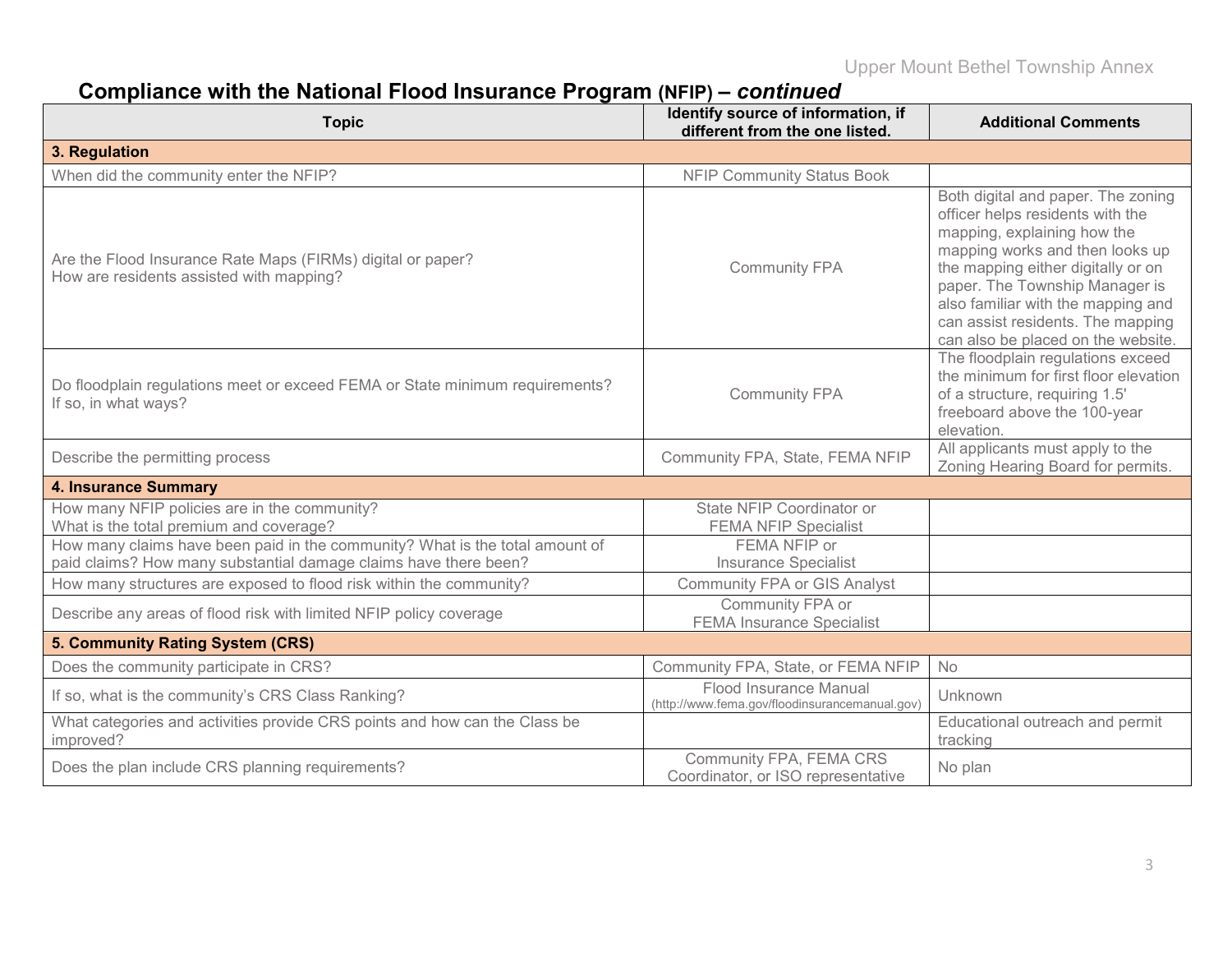### **Community Assets**

Community assets are defined to include anything that is important to the character as well as the function of a community, and can be described in four categories, they are; people, economy, natural environment and built environment. Please identify the community assets and location under each category.

#### **1. People**

 Concentrations of vulnerable populations such as the elderly, physically or mentally disabled, non-English speaking, and the medically or chemically dependent.

There are elderly and physically or mentally disabled persons living in private homes in river communities, such as Slateford, Sandy Shore, and along the River Road corridor. There are no group homes or medical facilities located within our borders.

 Types of visiting populations where large numbers of people are concentrated such as visitors for special events and students.

Several hundred people visit the Tuscarora Inn and Conference Center. Several hundred people stay at the Driftstone Campground south of the Tuscarora Inn. On any given weekend, there could be as many as a thousand visitors at these two locations. Along the Blue Mountain, there are groups that meet at Kirkridge Retreat. There are hikers along the Appalachian Trail, thousand that pass through each year.

#### **2. Economy**

Major employers, primary economic sectors such as agriculture and commercial centers where losses would have a severe impact on the community.

| <b>Bangor Area School District</b>                                                | <b>Custom Laminating</b> |
|-----------------------------------------------------------------------------------|--------------------------|
| Air Liquide                                                                       | <b>Slicing Tech</b>      |
| LamTech                                                                           | Smith-Wilbert            |
| There are also seasonal businesses – Tuscarora Inn and Conference Center and five |                          |
| campgrounds, with one campground, Driftstone, entirely located in the General     |                          |
| Floodplain.                                                                       |                          |
| These are attempted formed meadled landed by the Carolinams and a                 |                          |

There are over 20 farms, mostly located in the Southern area.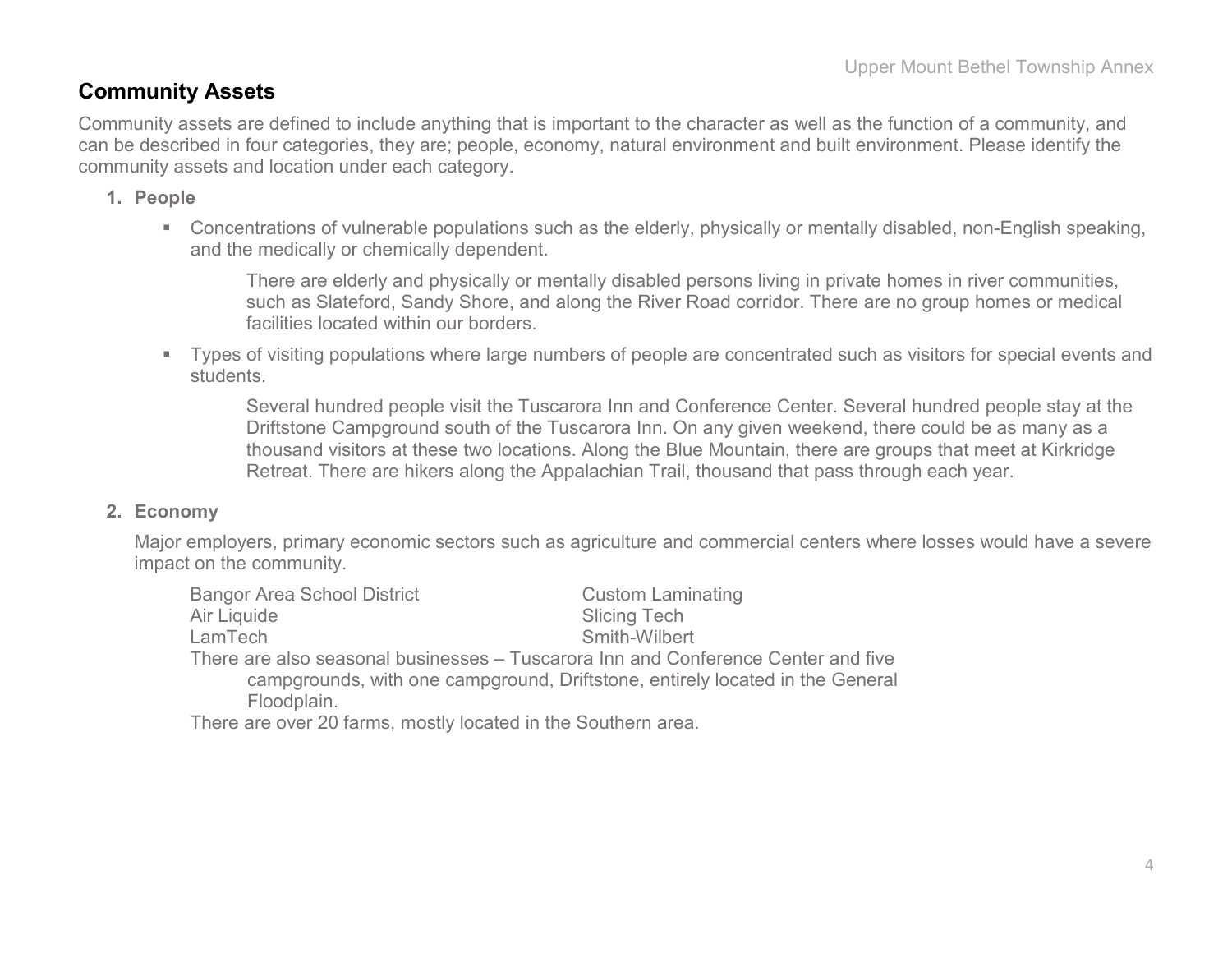### **Community Assets –** *continued*

#### **3. Natural Environment**

Those areas / features that can provide protective functions that reduce the magnitude of hazard events such as, wetlands or riparian areas, and other environmental features important to protect.

Upper Mount Bethel Township has more wetlands than any other township in Northampton County, including Mt. Bethel Fens in the Jacoby Creek Watershed; the recently township-owned and preserved Eastern Properties, with 13 ponds and several acres of wetlands; and large wetland areas on the Martin's Creek Watershed near Minsi Lake.

#### **4. Built Environment**

 Existing structures such as, concentrations of buildings that may be more vulnerable to hazards based on location, age, construction type and / or condition of use.

Several old private homes in Slateford (General Floodplain), Sandy Shore (General Floodplain), and along River Road

**Infrastructure systems such as water and wastewater facilities, power utilities, transportation systems,** communication systems, energy pipelines and storage.

There are commercial gas lines that cross the Township, commercial water systems that are privately owned, and a portion of the wastewater piping for Portland Borough located within our borders. NRG Power Plant (formerly Portland Generating Station).

 High potential loss facilities such as, dams, locations that house hazardous materials, military and / or civilian defense installations.

Minsi Lake Dam, however, the dam is drained at this time for dam repair.

 Critical facilities such as, hospitals, medical facilities, police and fires stations, emergency operations centers, shelters, schools and airports / heliports.

Mount Bethel Volunteer Fire Company, Mount Bethel (also a shelter) North Bangor Fire Hall, Bangor, PA 18013 Upper Mount Bethel Township Municipal Building, Mount Bethel Bangor Area School District, Mount Bethel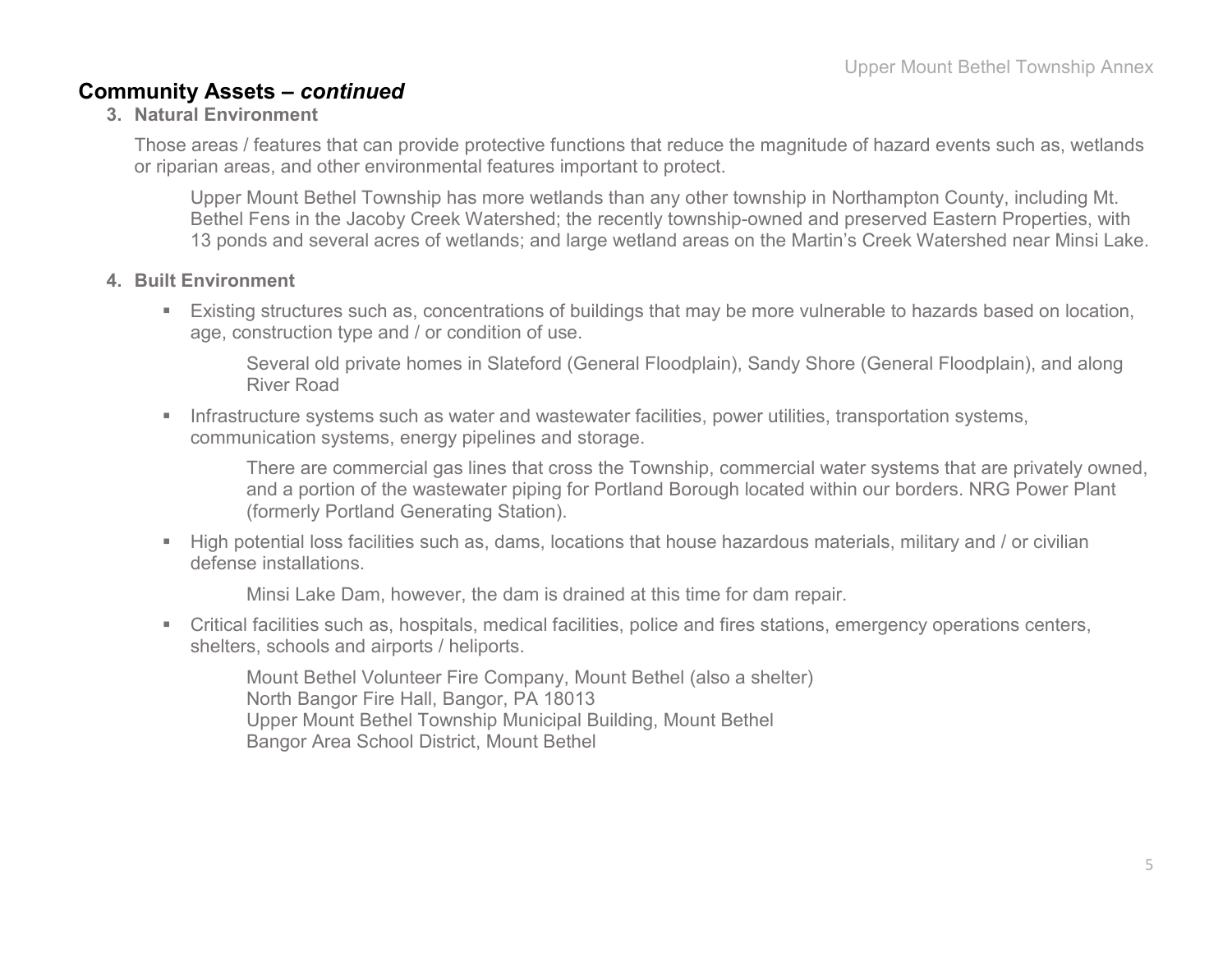### **Community Assets –** *continued*

Cultural / historical resources such as, museums, parks, stadiums, etc.

Slate Belt Museum, Mount Bethel Mount Bethel Community Park, Mount Bethel Eastern Properties Preserve, Mount Bethel

### **Capability Assessment**

|                |                                                                  | <b>Status</b>  |                                                              |                      |                                                     | <b>Effect on</b><br><b>Hazard Loss</b>                 |                                                               | <b>Has the 2013</b>                                                                              | How can                                                                    |                                      |
|----------------|------------------------------------------------------------------|----------------|--------------------------------------------------------------|----------------------|-----------------------------------------------------|--------------------------------------------------------|---------------------------------------------------------------|--------------------------------------------------------------------------------------------------|----------------------------------------------------------------------------|--------------------------------------|
| Capability     | $\checkmark$ Regulatory<br>$\checkmark$ Tools<br><b>Programs</b> | Place<br>드     | <b>Date</b><br><b>Adopted</b><br><b>or</b><br><b>Updated</b> | Development<br>Under | Department /<br><b>Agency</b><br><b>Responsible</b> | <b>Reduction:</b><br>-Supports<br>-Neutral<br>-Hinders | <b>Change since</b><br>2013 Plan?<br>+ Positive<br>- Negative | Plan been<br>integrated<br>into the<br><b>Regulatory</b><br><b>Tool/Program</b><br>? If so, how? | these<br>capabilities<br>be expanded<br>and improved<br>to reduce<br>risk? | <b>Additional</b><br><b>Comments</b> |
|                | Comprehensive Plan                                               | X              | 7/9/2001                                                     |                      |                                                     | $+$                                                    | N/A                                                           |                                                                                                  |                                                                            |                                      |
|                | Capital Improvement Plan                                         |                |                                                              | $\times$             |                                                     |                                                        |                                                               |                                                                                                  |                                                                            |                                      |
|                | Economic Development Plan                                        |                |                                                              | $\times$             |                                                     |                                                        |                                                               |                                                                                                  |                                                                            |                                      |
|                | Continuity of Operations Plan                                    | X              | 11/8/2010                                                    |                      | <b>UMBT</b>                                         | $+$                                                    |                                                               |                                                                                                  |                                                                            |                                      |
| Regulatory     | Stormwater Management Plan /<br>Ordinance                        | $\times$       | 4/9/2007                                                     |                      |                                                     | $+$                                                    | N/A                                                           |                                                                                                  |                                                                            |                                      |
| οð             | Open Space Management Plan<br>(or Parks/Rec., Greenways Plan)    | $\overline{X}$ | 3/04; 3/09                                                   |                      |                                                     | $+$                                                    | N/A                                                           |                                                                                                  |                                                                            |                                      |
|                | <b>Natural Resource Protection Plan</b>                          | $\times$       | 3/2009                                                       |                      |                                                     | $+$                                                    | N/A                                                           |                                                                                                  |                                                                            |                                      |
| Planning       | <b>Transportation Plan</b>                                       |                |                                                              |                      |                                                     |                                                        |                                                               |                                                                                                  |                                                                            |                                      |
|                | <b>Historic Preservation Plan</b>                                |                |                                                              | $\times$             |                                                     |                                                        |                                                               |                                                                                                  |                                                                            |                                      |
| $\overline{ }$ | Floodplain Management Plan                                       |                |                                                              | X                    |                                                     |                                                        |                                                               |                                                                                                  |                                                                            |                                      |
|                | <b>Farmland Preservation</b>                                     | X              | 3/2009                                                       |                      | <b>UMBT</b>                                         | $+$                                                    | N/A                                                           |                                                                                                  |                                                                            |                                      |
|                | <b>Evacuation Plan</b>                                           | $\times$       | 11/8/2010                                                    |                      | <b>UMBT</b>                                         | $+$                                                    |                                                               |                                                                                                  |                                                                            |                                      |
|                | Disaster Recovery Plan                                           | X              | 11/8/2010                                                    |                      | <b>UMBT</b>                                         | $+$                                                    |                                                               |                                                                                                  |                                                                            |                                      |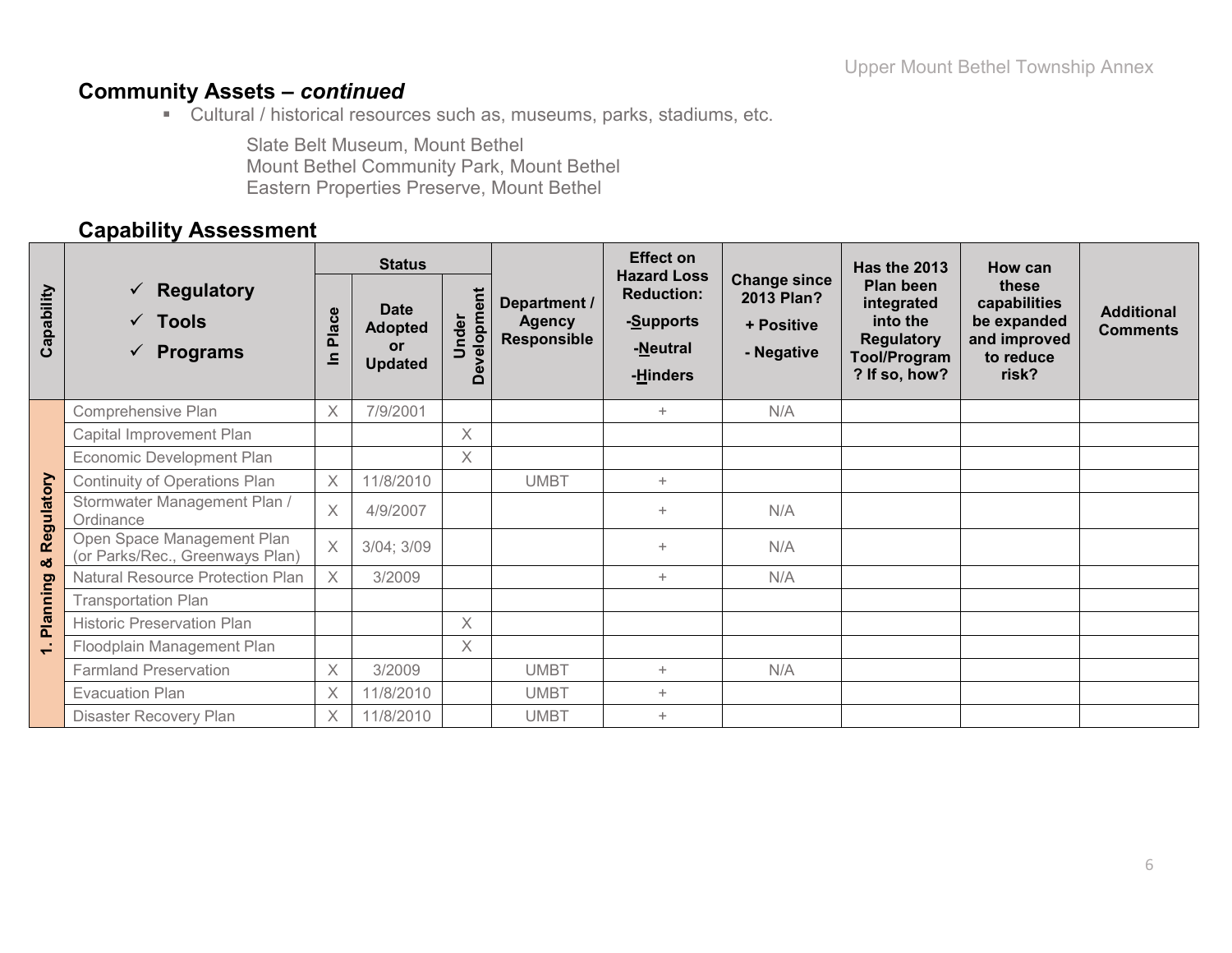|                          |                                                                                  |                                                         | <b>Status</b>                                         |                      |                                              | <b>Effect on</b>                                                             |                                                               | <b>Has the 2013</b>                                                                              | How can                                                                    |                                      |
|--------------------------|----------------------------------------------------------------------------------|---------------------------------------------------------|-------------------------------------------------------|----------------------|----------------------------------------------|------------------------------------------------------------------------------|---------------------------------------------------------------|--------------------------------------------------------------------------------------------------|----------------------------------------------------------------------------|--------------------------------------|
| Capability               | $\checkmark$ Regulatory<br>$\checkmark$ Tools<br><b>Programs</b><br>$\checkmark$ | $\boldsymbol{\omega}$<br>ത<br>$\tilde{\mathbf{a}}$<br>드 | <b>Date</b><br><b>Adopted</b><br>or<br><b>Updated</b> | Under<br>Development | Department /<br>Agency<br><b>Responsible</b> | <b>Hazard Loss</b><br><b>Reduction:</b><br>-Supports<br>-Neutral<br>-Hinders | <b>Change since</b><br>2013 Plan?<br>+ Positive<br>- Negative | Plan been<br>integrated<br>into the<br><b>Regulatory</b><br><b>Tool/Program</b><br>? If so, how? | these<br>capabilities<br>be expanded<br>and improved<br>to reduce<br>risk? | <b>Additional</b><br><b>Comments</b> |
|                          | <b>Hazard Mitigation Plan</b>                                                    | $\times$                                                | 2/2019                                                | $\times$             |                                              |                                                                              |                                                               |                                                                                                  |                                                                            |                                      |
|                          | <b>Emergency Operations Plan</b>                                                 | X                                                       | 3/2020                                                |                      | <b>UMBT</b>                                  | $\ddot{}$                                                                    |                                                               |                                                                                                  |                                                                            |                                      |
| Regulatory               | <b>Zoning Regulations</b>                                                        | $\times$                                                | 3/15/2004                                             |                      | <b>UMBT</b>                                  | $\ddot{}$                                                                    | N/A                                                           |                                                                                                  |                                                                            |                                      |
| ೲ                        | <b>Floodplain Regulations</b>                                                    | X                                                       |                                                       |                      | <b>UMBT</b>                                  | $+$                                                                          |                                                               |                                                                                                  |                                                                            |                                      |
|                          | <b>NFIP Participation</b>                                                        | X                                                       |                                                       |                      | <b>UMBT</b>                                  | $+$                                                                          |                                                               |                                                                                                  |                                                                            |                                      |
| Planning                 | <b>Building Code</b>                                                             | $\times$                                                | 6/14/2004                                             |                      |                                              | $+$                                                                          | N/A                                                           |                                                                                                  |                                                                            |                                      |
|                          | Fire Code                                                                        | X                                                       | 6/14/2004                                             |                      |                                              | $+$                                                                          | N/A                                                           |                                                                                                  |                                                                            |                                      |
| $\overline{\phantom{0}}$ | Other                                                                            |                                                         |                                                       |                      |                                              |                                                                              |                                                               |                                                                                                  |                                                                            |                                      |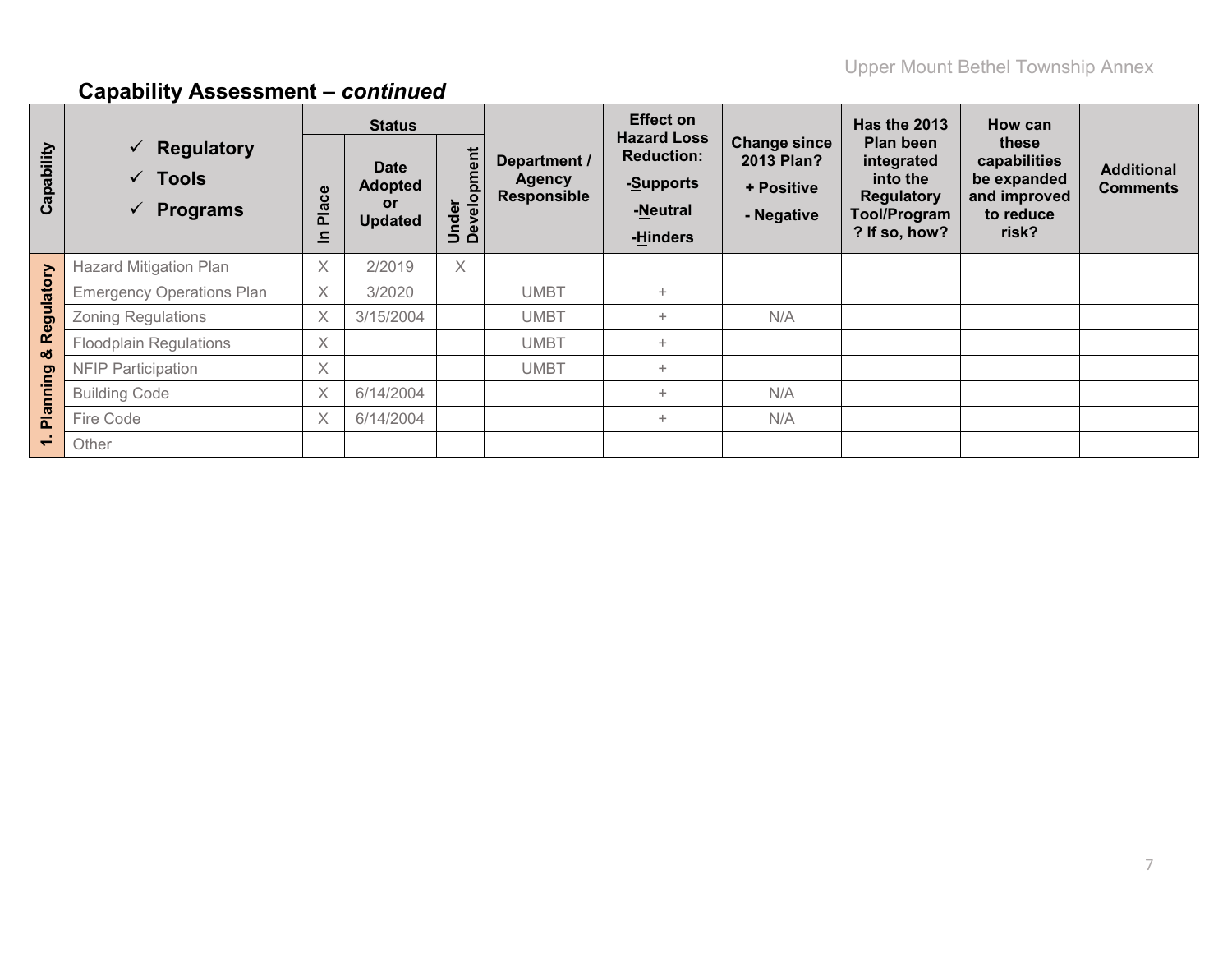| Capability         | $\checkmark$ Staff<br><b>Personnel</b><br><b>Resources</b>                                                                                                     | <b>Yes</b> | <b>No</b> | <b>Department / Agency</b>                           | <b>Change since</b><br>2013 Plan?<br>+ Positive<br>- Negative | How can these<br>capabilities be<br>expanded and<br>improved to<br>reduce risk? | <b>Additional</b><br><b>Comments</b> |
|--------------------|----------------------------------------------------------------------------------------------------------------------------------------------------------------|------------|-----------|------------------------------------------------------|---------------------------------------------------------------|---------------------------------------------------------------------------------|--------------------------------------|
|                    | Planners (with land use / land development knowledge)                                                                                                          | X          |           | Township<br>Engineer, UMBT<br>Planning<br>Commission |                                                               |                                                                                 |                                      |
|                    | Planners or engineers (with natural and / or human-caused hazards<br>knowledge)                                                                                | $\times$   |           | <b>Township Engineer</b>                             |                                                               |                                                                                 |                                      |
| Technology         | Engineers or professionals trained in building and / or infrastructure<br>X<br><b>Building Codes</b><br>construction practices (including building inspectors) |            |           |                                                      |                                                               |                                                                                 |                                      |
| ఱ                  | <b>Emergency Manager</b>                                                                                                                                       | $\times$   |           | Emergency<br>Management                              |                                                               |                                                                                 |                                      |
|                    | Floodplain administrator / manager                                                                                                                             | X          |           | Zoning                                               |                                                               |                                                                                 |                                      |
|                    | Land surveyors                                                                                                                                                 | X          |           | <b>Township Engineer</b>                             |                                                               |                                                                                 |                                      |
| Administrative     | Staff familiar with the hazards of the community                                                                                                               | $\times$   |           | Zoning, Road                                         |                                                               |                                                                                 |                                      |
| $\dot{\mathbf{v}}$ | Personnel skilled in Geographical Information Systems (GIS) and /<br>or FEMA's HAZUS program                                                                   | $\chi$     | Zoning    |                                                      |                                                               |                                                                                 |                                      |
|                    | Grant writers or fiscal staff to handle large / complex grants                                                                                                 | X          |           | Management,<br>Bookkeeping                           |                                                               |                                                                                 |                                      |
|                    | Other                                                                                                                                                          |            |           |                                                      |                                                               |                                                                                 |                                      |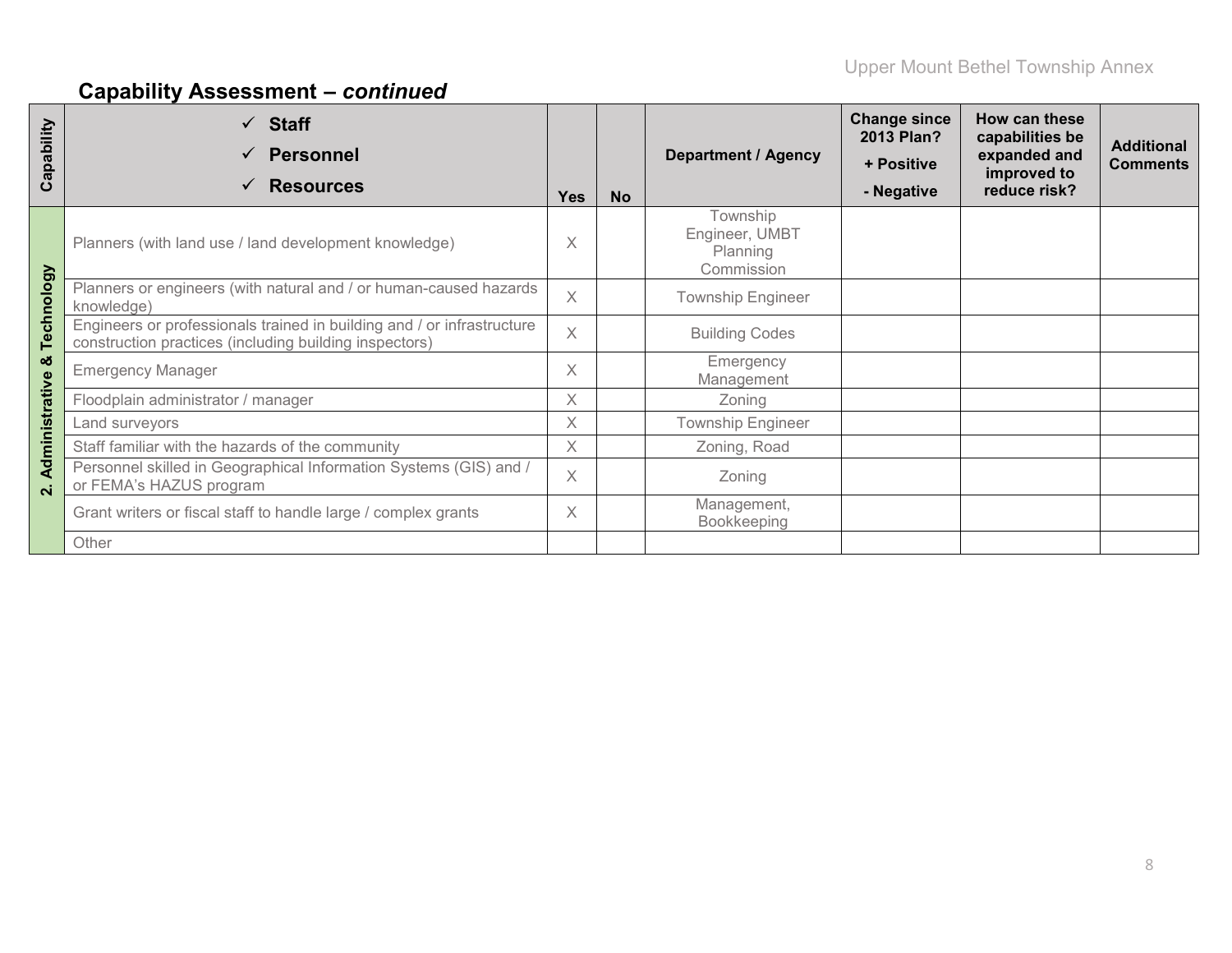| ability<br>Cap |                                                         | <b>Yes</b> | <b>No</b> | Department /<br><b>Agency</b> | <b>Change since</b><br>2013 Plan?<br>+ Positive<br>- Negative | How can these<br>capabilities be<br>expanded and<br>improved to<br>reduce risk? | <b>Additional</b><br><b>Comments</b> |
|----------------|---------------------------------------------------------|------------|-----------|-------------------------------|---------------------------------------------------------------|---------------------------------------------------------------------------------|--------------------------------------|
|                | Capital improvement programming                         | X.         |           | Management                    |                                                               |                                                                                 |                                      |
| ഗ              | <b>Community Development Block Grants (CDBG)</b>        |            | X         |                               |                                                               |                                                                                 |                                      |
|                | Special purposes taxes                                  |            | $\times$  |                               |                                                               |                                                                                 |                                      |
| $\circ$        | Gas / Electricity utility fees                          |            | Χ         |                               |                                                               |                                                                                 |                                      |
| n<br>m<br>œ    | Water / Sewer fees                                      |            | X         |                               |                                                               |                                                                                 |                                      |
| cial           | Stormwater utility fees                                 |            | X         |                               |                                                               |                                                                                 |                                      |
| an             | Development impact fees                                 |            | X         |                               |                                                               |                                                                                 |                                      |
| Ein            | General obligation, revenue, and / or special tax bonds | X          |           | Management                    |                                                               |                                                                                 |                                      |
| က              | Partnering arrangements or intergovernmental agreements | $\times$   |           | Management,<br>Road           |                                                               |                                                                                 |                                      |
|                | Other                                                   |            |           |                               |                                                               |                                                                                 |                                      |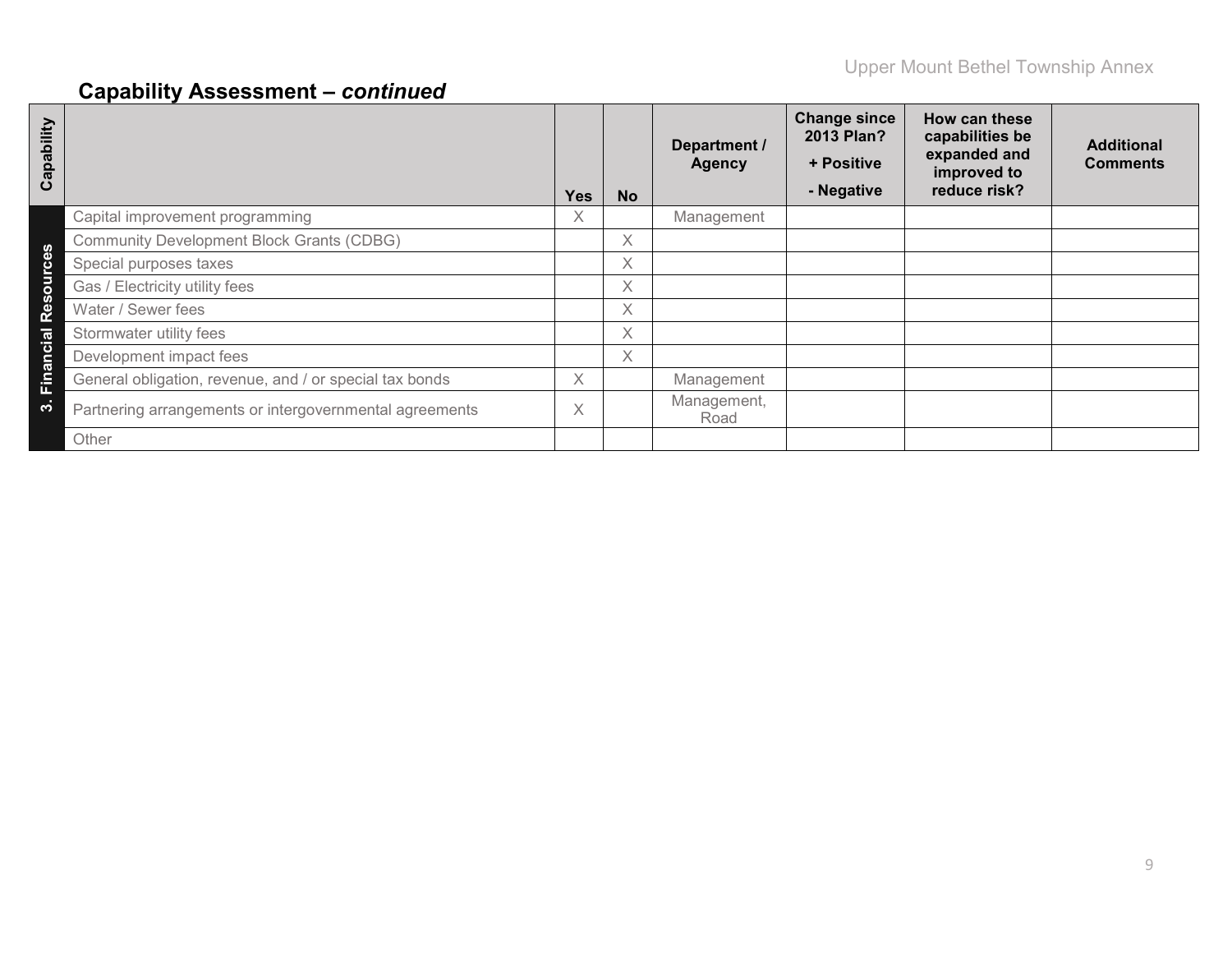| Capability                                                | $\checkmark$ Program<br>Organization                                                                                                                              | <b>Yes</b> | <b>No</b> | Department /<br><b>Agency</b>  | <b>Change since</b><br>2013 Plan?<br>+ Positive<br>- Negative                                                                                                    | How can these<br>capabilities be<br>expanded and<br>improved to<br>reduce risk?  | <b>Additional</b><br><b>Comments</b> |
|-----------------------------------------------------------|-------------------------------------------------------------------------------------------------------------------------------------------------------------------|------------|-----------|--------------------------------|------------------------------------------------------------------------------------------------------------------------------------------------------------------|----------------------------------------------------------------------------------|--------------------------------------|
|                                                           | <b>Firewise Communities Certification</b>                                                                                                                         |            | X         |                                |                                                                                                                                                                  |                                                                                  |                                      |
|                                                           | <b>StormReady Certification</b>                                                                                                                                   |            | X         |                                |                                                                                                                                                                  |                                                                                  |                                      |
|                                                           | Natural disaster or safety-related school programs                                                                                                                |            | X         |                                |                                                                                                                                                                  |                                                                                  |                                      |
|                                                           | Ongoing public education or information programs such as,<br>responsible water use, fire safety, household preparedness, and<br>environmental education.          |            | X         |                                |                                                                                                                                                                  |                                                                                  |                                      |
| <b>Outreach</b><br>ೲ<br>Education<br>$\blacktriangleleft$ | Public-private partnership initiatives addressing disaster related<br>issues.                                                                                     | $\times$   |           | Township and<br>Air<br>Liquide | There were<br>incidents at<br>Air Liquide<br>(formerly<br>Voltaix) that<br>resulted in<br>monthly<br>safety/hazard<br>mitigation<br>meetings with<br>the public. | It could be<br>improved to<br>include other<br>companies within<br>the township. |                                      |
|                                                           | Local citizen groups or non-profit organizations focused on<br>environmental protection, emergency preparedness, access and<br>functional needs populations, etc. | $\times$   |           |                                |                                                                                                                                                                  |                                                                                  |                                      |
|                                                           | Other                                                                                                                                                             |            |           |                                |                                                                                                                                                                  |                                                                                  |                                      |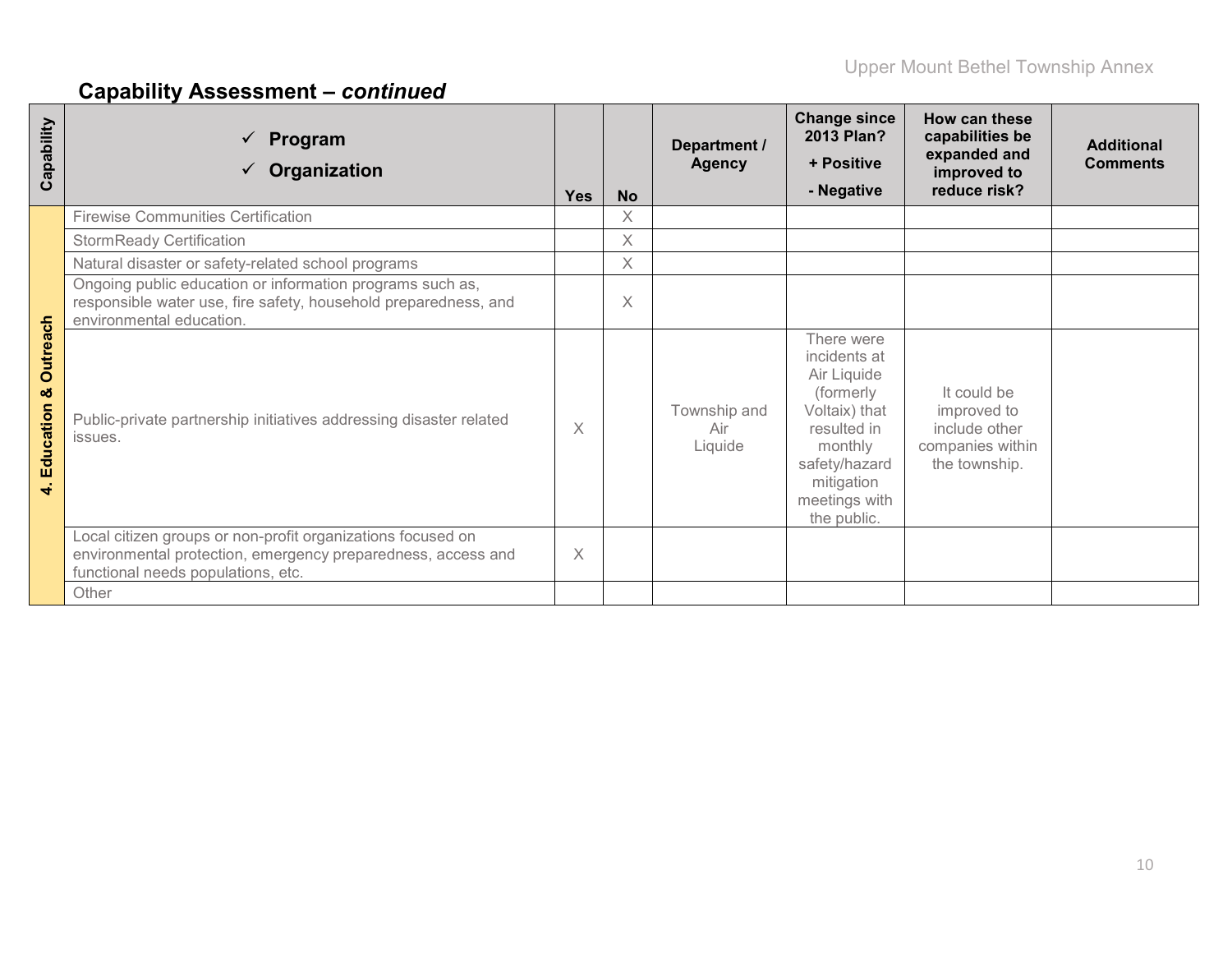| bility       |                                | <b>Degree of Capability</b> |                 |             | <b>Change since the 2013 Hazard</b><br><b>Mitigation Plan?</b> | <b>Additional Comments</b> |  |
|--------------|--------------------------------|-----------------------------|-----------------|-------------|----------------------------------------------------------------|----------------------------|--|
| Capat        | <b>Area</b>                    | Limited                     | <b>Moderate</b> | <b>High</b> | If so, how?                                                    |                            |  |
|              | <b>Planning and Regulatory</b> |                             |                 | X           | <b>No</b>                                                      |                            |  |
| ment<br>Self | Administrative and Technical   |                             |                 | X           | New township engineer with<br>experience in hazard mitigation  |                            |  |
| 5. Seis      | Financial                      |                             |                 | X           | Financially solvent,<br>low debt / assets ratio                |                            |  |
|              | <b>Education and Outreach</b>  |                             |                 |             | Small, overworked staff                                        |                            |  |

## **Known or Anticipated Future Development / Redevelopment**

| Development /<br><b>Property Name</b> | Type of Development | <b>Number of Structures</b> | Location  | <b>Known Hazard Zone</b> | <b>Description / Status</b>         |  |
|---------------------------------------|---------------------|-----------------------------|-----------|--------------------------|-------------------------------------|--|
| <b>Portland Properties</b>            | Industrial          | 0.01                        | Demi Road | None                     | 39,000 SF manufacturing<br>facility |  |

## **Natural & Non-Natural Event History Specific to Upper Mount Bethel Township**

| <b>Type of Event and Date(s)</b>                       | <b>FEMA Disaster #</b><br>(if applicable) | Local Damage(s) or Loss(es)                                                |
|--------------------------------------------------------|-------------------------------------------|----------------------------------------------------------------------------|
| Severe winter storm / snowstorm, January 22 - 23, 2016 | DR-4267-PA                                | \$42,000 in losses due to major snow storm                                 |
| Pennsylvania COVID-19 Pandemic - 1/2020                | DR-4506-PA                                | Emergency Protective measures to combat COVID-19 Pandemic.                 |
| Remnants of Hurricane Ida                              | <b>DR-4618-PA</b>                         | Assistance to eligible individuals and families affected by this disaster. |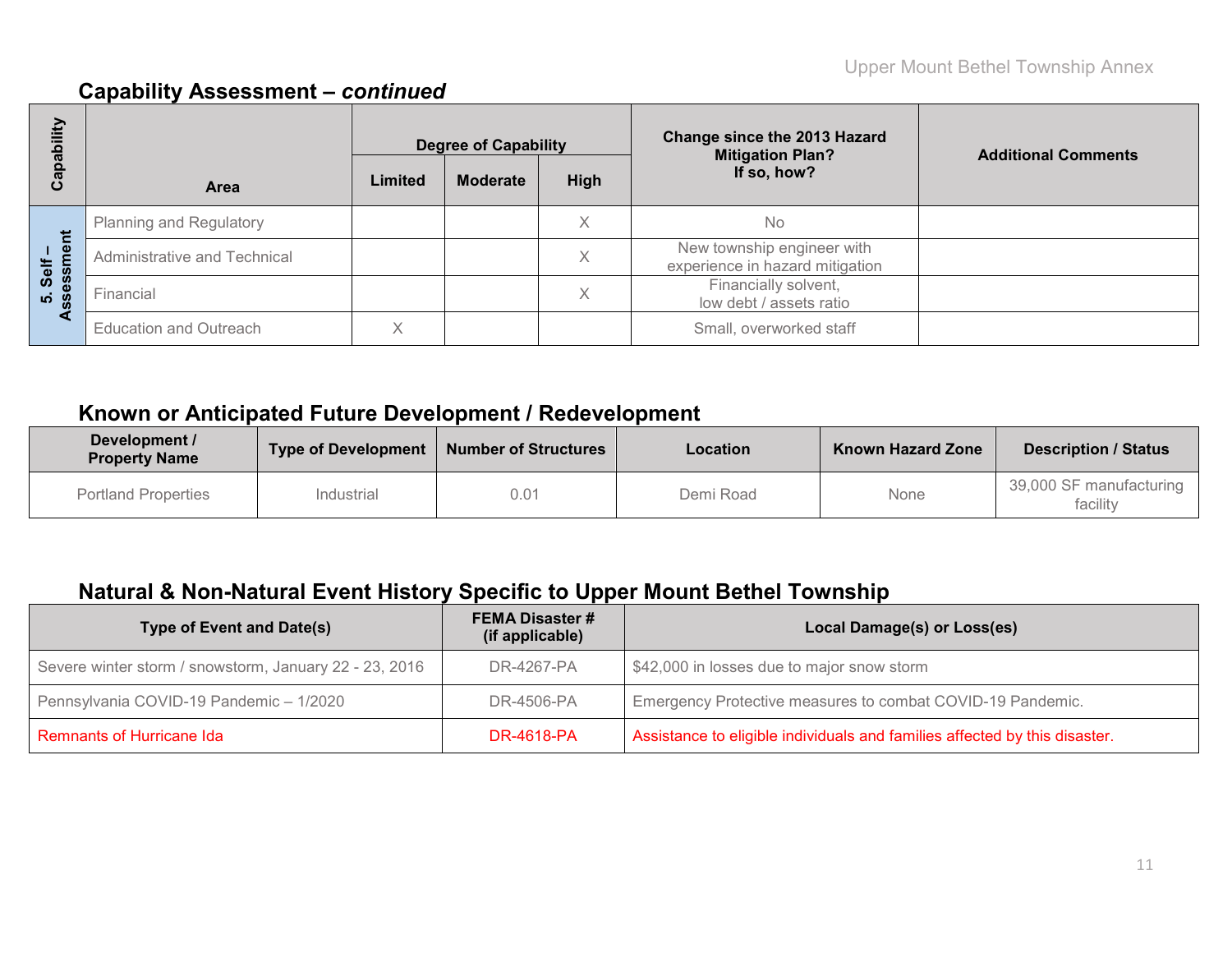# **2013 Municipal Action Plan Status**

|                  |                                                                                                                                                                                                                                |                                                                |                          | <b>Status</b> |           |              |                            |
|------------------|--------------------------------------------------------------------------------------------------------------------------------------------------------------------------------------------------------------------------------|----------------------------------------------------------------|--------------------------|---------------|-----------|--------------|----------------------------|
|                  | <b>Existing Mitigation Action</b><br>(from 2013 Hazard Mitigation Plan)                                                                                                                                                        | <b>S</b><br>$\ddot{\bm{v}}$<br>Progres<br>No Progre<br>Unknown | Progress<br>$\mathbf{a}$ | Continuous    | Completed | Discontinued | <b>Additional Comments</b> |
| $\mathbf 1$      | Sandy Shore Drive Relocation (from 2006 plan)<br>- Chronic flooding on Sandy Shore Drive off River Road will require the road to be<br>relocated to prevent further damage by the Delaware River.                              | $\times$                                                       |                          |               |           |              |                            |
| $\mathbf{2}$     | Sandy Shore Drive and River Road Drainage Improvements (from 2006 plan) -<br>Increase water management capacity with additional basins and larger piping to<br>alleviate damage to two township roads and residents.           | X                                                              |                          |               |           |              |                            |
| 3                | Creek Road at Fox Gap Road Culvert Improvements (from 2006 plan) - Install a larger<br>box culvert.                                                                                                                            | $\times$                                                       |                          |               |           |              |                            |
| $\boldsymbol{4}$ | Stormwater Improvements at 288 Slateford Road (from 2006 plan) - Increase pipe<br>capacity to alleviate severe flooding that impacts two residents, PennDOT, Monroe<br>County Rail Authority, Norfolk Southern Rail, and UMBT. | $\times$                                                       |                          |               |           |              |                            |
| 5                | Enhance tree management programs throughout the Township to control power<br>outages and debris management. (from 2006 plan)                                                                                                   | $\times$                                                       |                          |               |           |              |                            |
| $6\phantom{a}$   | Riverton Road Drainage Relocation - relocated drainage pipe south of River Road that<br>has resulted in significant road damage.                                                                                               | $\times$                                                       |                          |               |           |              |                            |
| 7                | Carolee Road Drainage Improvements - install new inlet box, pipe and a longer<br>retention basin to prevent further flooding of road and homes located along Carolee<br>Lane.                                                  | X                                                              |                          |               |           |              |                            |
| 8                | Deer Run Lane Swale Improvements - install larger swale with riprap protection to<br>alleviate washouts on Deer Run Lane, 1/4 mile above Hemlock.                                                                              | $\times$                                                       |                          |               |           |              |                            |
| $\boldsymbol{9}$ | Quakerplain Road Culvert Improvements - Install box culvert to alleviate stormwater<br>damage to Quakerplain Road below Persimmon Lane.                                                                                        | $\times$                                                       |                          |               |           |              |                            |
| 10               | 1855 Ridge Road Flood Protection - Install new piping and two new inlet boxes to<br>manage stormwater and mitigate flooding to properties along Ridge Road.                                                                    | $\times$                                                       |                          |               |           |              |                            |
| 11               | National Park Drive Culvert Improvement - Install box culvert to manage stormwater<br>and alleviate road damage.                                                                                                               | $\times$                                                       |                          |               |           |              |                            |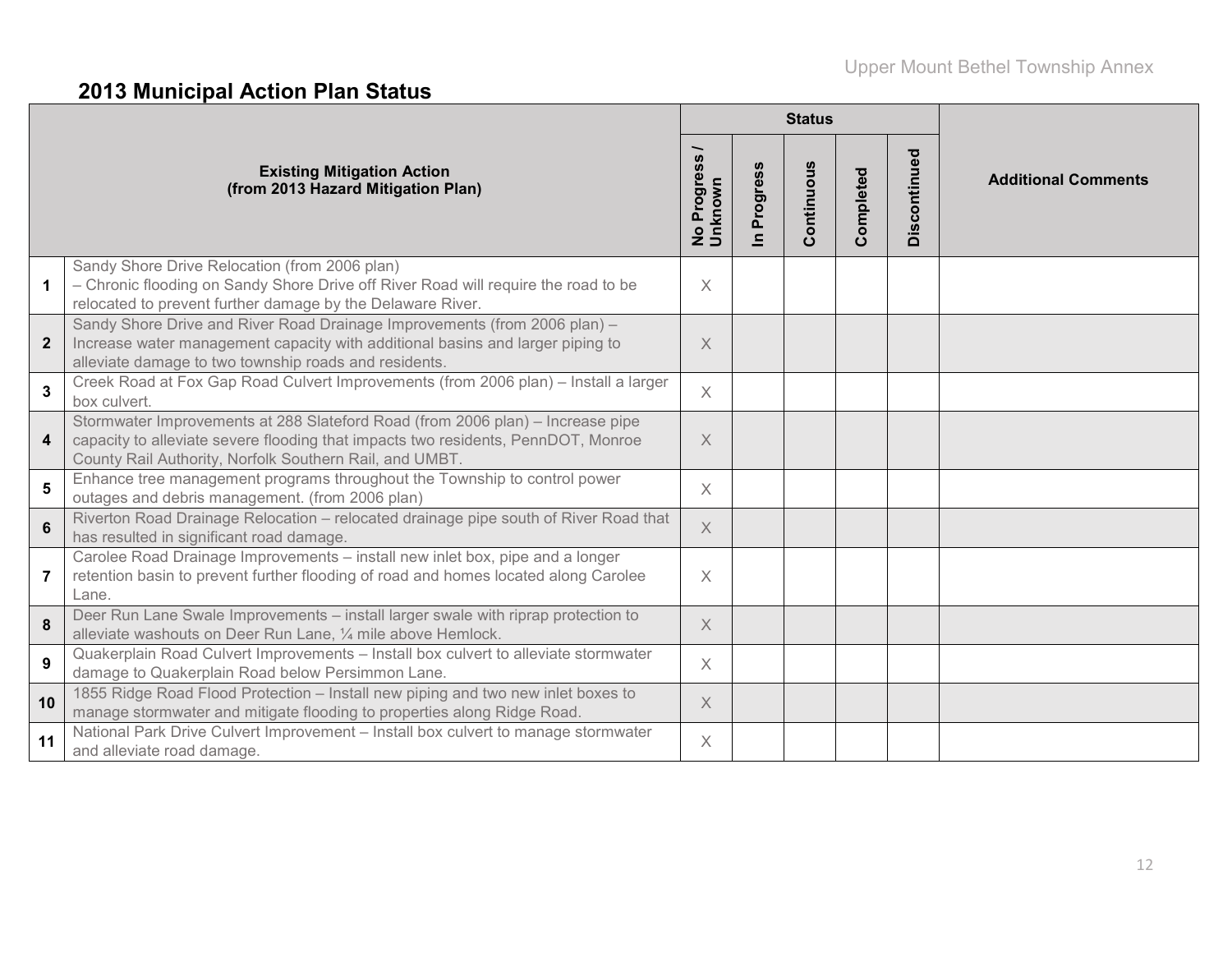# **2013 Municipal Action Plan Status –** *continued*

|    |                                                                                                                                                                                                                                                                                                                                                                                                                                                                                                                                                                                                                                                     |                                  |                                       | <b>Status</b> |               |              |                            |
|----|-----------------------------------------------------------------------------------------------------------------------------------------------------------------------------------------------------------------------------------------------------------------------------------------------------------------------------------------------------------------------------------------------------------------------------------------------------------------------------------------------------------------------------------------------------------------------------------------------------------------------------------------------------|----------------------------------|---------------------------------------|---------------|---------------|--------------|----------------------------|
|    | <b>Existing Mitigation Action</b><br>(from 2013 Hazard Mitigation Plan)                                                                                                                                                                                                                                                                                                                                                                                                                                                                                                                                                                             | Progress<br>No Progre<br>Unknown | rogress<br>$\mathbf{a}$<br>$\epsilon$ | Continuous    | ompleted<br>Õ | Discontinued | <b>Additional Comments</b> |
| 12 | Retrofit structures located in hazard-prone areas to protect structures from future<br>damage, with repetitive loss and severe repetitive loss properties as priority.<br>Specifically identified is Kovar Lane (private road) that floods during significant flood<br>events and prevents ingress/egress to residents.<br>Phase 1: Identify appropriate candidates for retrofitting based on cost- effectiveness<br>versus relocation.<br>Phase 2: Where retrofitting is determined to be a viable option, work with property<br>owners toward implementation of that action based on available funding from FEMA<br>and local match availability. | $\times$                         |                                       |               |               |              |                            |
| 13 | Purchase, or relocate structures located in hazard- prone areas to protect structures<br>from future damage, with repetitive loss and severe repetitive loss properties as<br>priority.<br>Phase 1: Identify appropriate candidates for relocation based on cost- effectiveness<br>versus retrofitting.<br>Phase 2: Where relocation is determined to be a viable option, work with property<br>owners toward implementation of that action based on available funding from FEMA<br>and local match availability.                                                                                                                                   | $\times$                         |                                       |               |               |              |                            |
| 14 | Maintain compliance with and good-standing in the NFIP including adoption and<br>enforcement of floodplain management requirements (e.g. regulating all new and<br>substantially improved construction in Special Hazard Flood Areas), floodplain<br>identification and mapping, and flood insurance outreach to the community. Further,<br>continue to meet and/or exceed the minimum NFIP standards and criteria through the<br>following NFIP- related continued compliance actions identified below.                                                                                                                                            | $\times$                         |                                       |               |               |              |                            |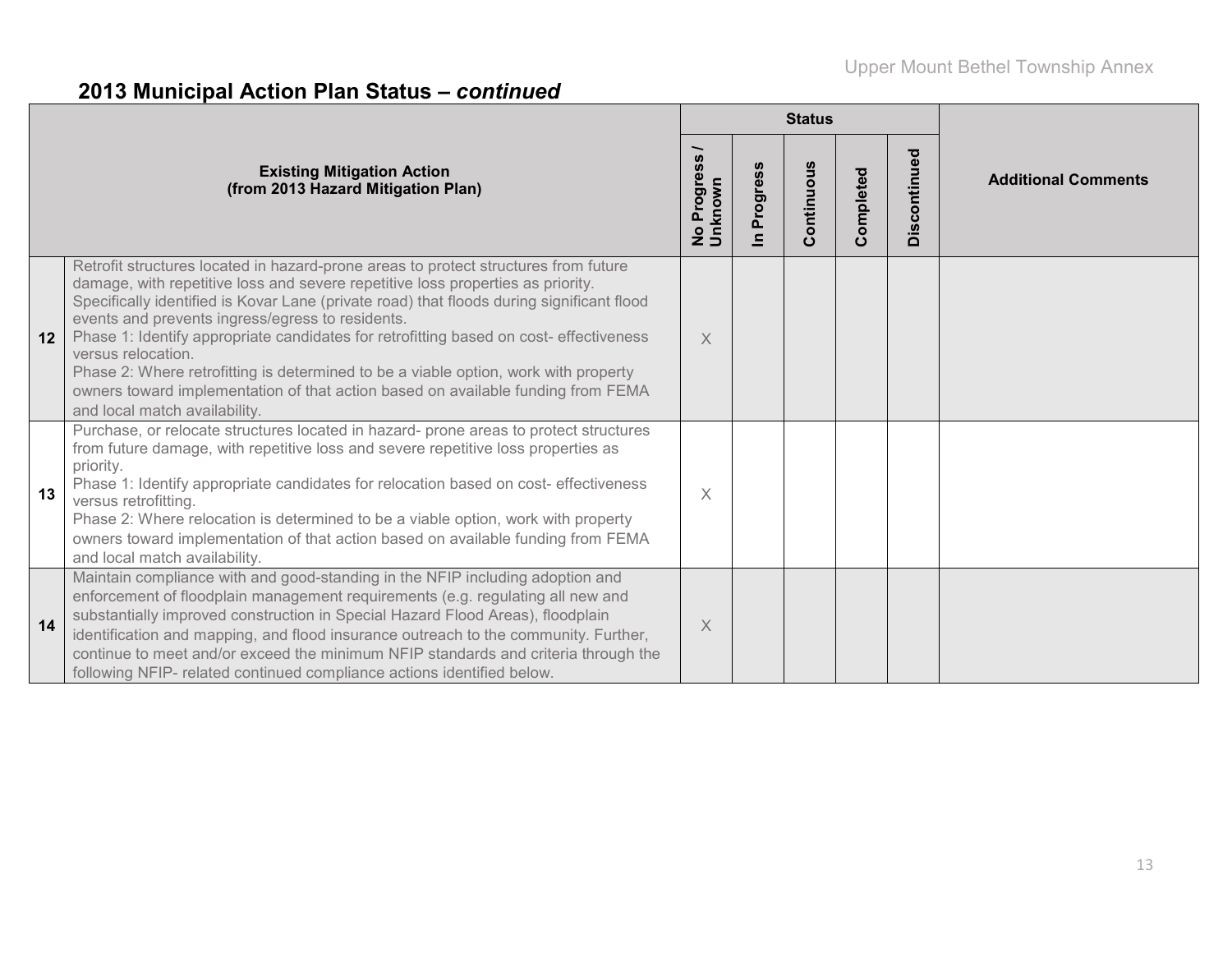# **2013 Municipal Action Plan Status –** *continued*

|    |                                                                                                                                                                                                                                                                                                                                                                                                                                                                                                                                                                                                                                                                                                                                                                                                                                                                                                                                                                                                                                                    |                                   |                            | <b>Status</b> |           |              |                            |
|----|----------------------------------------------------------------------------------------------------------------------------------------------------------------------------------------------------------------------------------------------------------------------------------------------------------------------------------------------------------------------------------------------------------------------------------------------------------------------------------------------------------------------------------------------------------------------------------------------------------------------------------------------------------------------------------------------------------------------------------------------------------------------------------------------------------------------------------------------------------------------------------------------------------------------------------------------------------------------------------------------------------------------------------------------------|-----------------------------------|----------------------------|---------------|-----------|--------------|----------------------------|
|    | <b>Existing Mitigation Action</b><br>(from 2013 Hazard Mitigation Plan)                                                                                                                                                                                                                                                                                                                                                                                                                                                                                                                                                                                                                                                                                                                                                                                                                                                                                                                                                                            | Progress<br>No Progres<br>Unknown | Progress<br>$\overline{a}$ | Continuous    | Completed | Discontinued | <b>Additional Comments</b> |
| 15 | Conduct and facilitate community and public education and outreach for residents and<br>businesses to include, but not be limited to, the following to promote and effect natural<br>hazard risk reduction:<br>- Provide and maintain links to the HMP website, and regularly post notices on the<br>County/municipal homepage(s) referencing the HMP webpages.<br>- Prepare and distribute informational letters to flood vulnerable property owners and<br>neighborhood associations, explaining the availability of mitigation grant funding to<br>mitigate their properties, and instructing them on how they can learn more and<br>implement mitigation.<br>- Use email notification systems and newsletters to better educate the public on flood<br>insurance, the availability of mitigation grant funding, and personal natural hazard risk<br>reduction measures.<br>- Work with neighborhood associations, civic and business groups to disseminate<br>information on flood insurance and the availability of mitigation grant funding. | $\times$                          |                            |               |           |              |                            |
| 16 | Begin the process to adopt higher regulatory standards to manage flood risk (i.e.<br>increased freeboard, cumulative substantial damage/improvements) and sinkhole risk<br>(e.g. carbonate bedrock standards)                                                                                                                                                                                                                                                                                                                                                                                                                                                                                                                                                                                                                                                                                                                                                                                                                                      | $\times$                          |                            |               |           |              |                            |
| 17 | Determine if a Community Assistance Visit (CAV) or Community Assistance Contact<br>(CAC) is needed, and schedule if needed.                                                                                                                                                                                                                                                                                                                                                                                                                                                                                                                                                                                                                                                                                                                                                                                                                                                                                                                        | $\times$                          |                            |               |           |              |                            |
| 18 | Have designated NFIP Floodplain Administrator (FPA) become a Certified<br>Floodplain Manager through the ASFPM, and pursue relevant continuing education<br>training such as FEMA Benefit-Cost Analysis.                                                                                                                                                                                                                                                                                                                                                                                                                                                                                                                                                                                                                                                                                                                                                                                                                                           | $\times$                          |                            |               |           |              |                            |
| 19 | Participate in the Community Rating System (CRS)<br>to further manage<br>flood<br>risk and reduce flood insurance premiums for NFIP policyholders. This shall start with<br>the submission to FEMA-DHS of a Letter of Intent to join CRS, followed by the<br>completion and submission of an application to the program once the community's<br>current compliance with the NFIP is established.                                                                                                                                                                                                                                                                                                                                                                                                                                                                                                                                                                                                                                                   | $\times$                          |                            |               |           |              |                            |
| 20 | Archive elevation certificates                                                                                                                                                                                                                                                                                                                                                                                                                                                                                                                                                                                                                                                                                                                                                                                                                                                                                                                                                                                                                     | $\times$                          |                            |               |           |              |                            |
| 21 | Continue to support the implementation, monitoring, maintenance, and updating of this<br>Plan, as defined in Section 7.0                                                                                                                                                                                                                                                                                                                                                                                                                                                                                                                                                                                                                                                                                                                                                                                                                                                                                                                           | $\times$                          |                            |               |           |              |                            |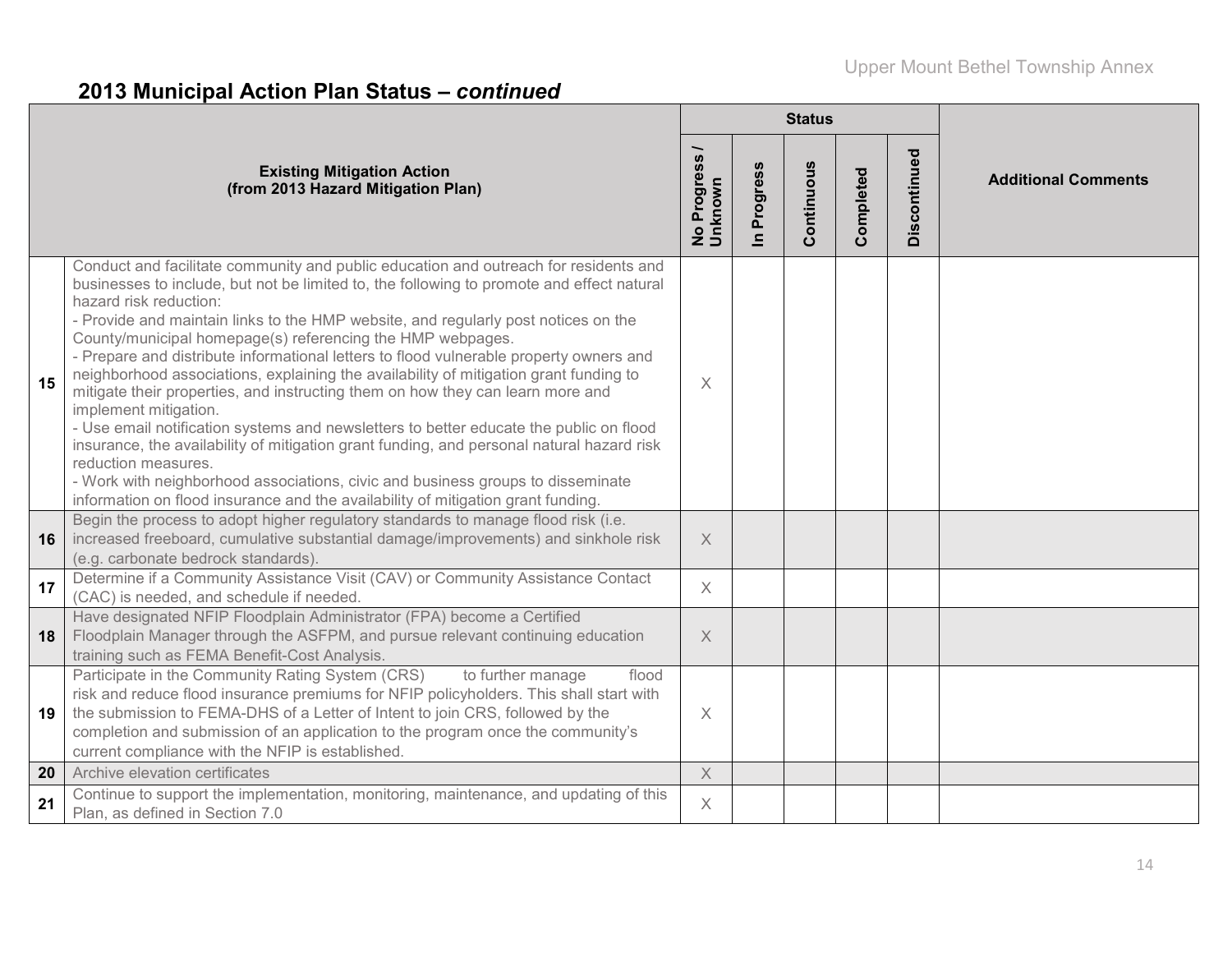### **2013 Municipal Action Plan Status –** *continued*

|    |                                                                                                                                                                                                                                                                                         |             |              | <b>Status</b> |              |                  |                            |
|----|-----------------------------------------------------------------------------------------------------------------------------------------------------------------------------------------------------------------------------------------------------------------------------------------|-------------|--------------|---------------|--------------|------------------|----------------------------|
|    | <b>Existing Mitigation Action</b><br>(from 2013 Hazard Mitigation Plan)                                                                                                                                                                                                                 | Jnknow<br>ත | ဖိ<br>rogres | ontinuous     | mpleted<br>ω | ntinued<br>Disco | <b>Additional Comments</b> |
| 22 | Complete the ongoing updates of the Comprehensive Emergency Management Plans                                                                                                                                                                                                            | $\times$    |              |               |              |                  |                            |
| 23 | Create/enhance/ maintain mutual aid agreements with neighboring communities for<br>continuity of operations.                                                                                                                                                                            | X           |              |               |              |                  |                            |
| 24 | Identify and develop agreements with entities that can provide support with<br>FEMA/PEMA paperwork after disasters; qualified damage assessment personnel -<br>Improve post- disaster capabilities - damage assessment; FEMA/PEMA paperwork<br>compilation, submissions, record-keeping | X           |              |               |              |                  |                            |
| 25 | Work with regional agencies (i.e. County and PEMA) to help develop damage<br>assessment capabilities at the local level through such things as training programs,<br>certification of qualified individuals (e.g. code officials, floodplain managers,<br>engineers).                   | X           |              |               |              |                  |                            |

#### **Notes:**

**1.** Actions not carried through to the 2018 Action Plan are so noted.

**2.** To maintain National Flood Insurance Program (NFIP) compliance, actions related to the NFIP were carried through to the 2018 Action Plan even if identified by the municipality as completed.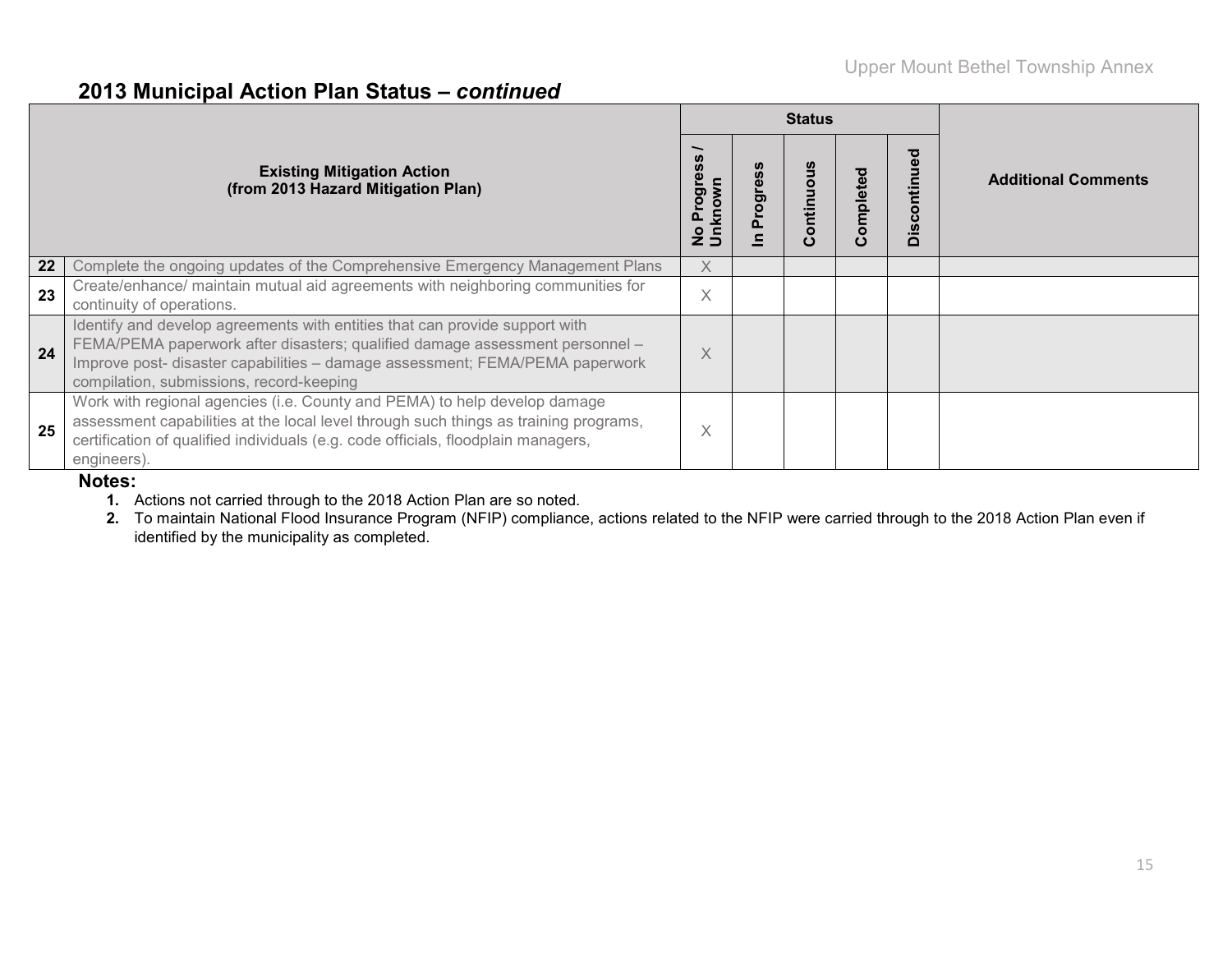# **2018 Mitigation Action Plan**

|                         | <b>Mitigation Action</b>                                                                                                                                                                                                                   | <b>Mitigation</b><br><b>Technique</b><br>Category | Hazard(s)<br><b>Addressed</b>                             | <b>Priority</b><br>(H/M/L) | <b>Estimated</b><br>Cost | <b>Potential</b><br><b>Funding</b>                                                       | <b>Lead Agency</b><br>/ Department                    | Implementation<br><b>Schedule</b>      | <b>Applies to</b><br>New and / or<br><b>Existing</b><br><b>Structures</b> |
|-------------------------|--------------------------------------------------------------------------------------------------------------------------------------------------------------------------------------------------------------------------------------------|---------------------------------------------------|-----------------------------------------------------------|----------------------------|--------------------------|------------------------------------------------------------------------------------------|-------------------------------------------------------|----------------------------------------|---------------------------------------------------------------------------|
| $\mathbf 1$             | Sandy Shore Drive Relocation (from<br>2006 plan)<br>- Chronic flooding on Sandy Shore<br>Drive off River Road will require the<br>road to be relocated to prevent<br>further damage by the Delaware<br>River.                              | Structure &<br>Infrastructure                     | Flood                                                     | Medium                     | <b>High</b>              | <b>FEMA</b><br>Mitigation<br>Grant<br>Programs;<br>municipal<br>budget for<br>cost share | Township<br>Engineering<br>and Public<br>Works        | Long-term<br>(depending on<br>funding) | Existing                                                                  |
| $\overline{2}$          | Sandy Shore Drive and River Road<br>Drainage Improvements (from 2006<br>plan) - Increase water management<br>capacity with additional basins and<br>larger piping to alleviate damage to<br>two township roads and residents.              | Structure &<br>Infrastructure                     | Flood                                                     | Medium                     | <b>High</b>              | <b>FEMA</b><br>Mitigation<br>Grant<br>Programs;<br>municipal<br>budget for<br>cost share | Township<br>Engineering<br>and Public<br><b>Works</b> | Long-term<br>(depending on<br>funding) | Existing                                                                  |
| 3                       | Creek Road at Fox Gap Road<br>Culvert Improvements (from 2006<br>plan) - Install a larger box culvert.                                                                                                                                     | Structure &<br>Infrastructure                     | Flood                                                     | Medium                     | Medium                   | <b>FEMA</b><br>Mitigation<br>Grant<br>Programs;<br>municipal<br>budget for<br>cost share | Township<br>Engineering<br>and Public<br>Works        | Long-term<br>(depending on<br>funding) | Existing                                                                  |
| $\overline{\mathbf{4}}$ | Stormwater Improvements at 288<br>Slateford Road (from 2006 plan) -<br>Increase pipe capacity to alleviate<br>severe flooding that impacts two<br>residents, PennDOT, Monroe County<br>Rail Authority, Norfolk Southern Rail,<br>and UMBT. | Structure &<br>Infrastructure                     | Flood                                                     | Medium                     | Medium                   | <b>FEMA</b><br>Mitigation<br>Grant<br>Programs;<br>municipal<br>budget for<br>cost share | Township<br>Engineering<br>and Public<br>Works        | Long-term<br>(depending on<br>funding) | Existing                                                                  |
| 5                       | Enhance tree management programs<br>throughout the Township to control<br>power outages and debris<br>management. (from 2006 plan)                                                                                                         | Structure &<br>Infrastructure                     | Windstorm,<br>Winter<br>Storm,<br>Utility<br>Interruption | High                       | Medium                   | Municipal<br><b>Budget</b>                                                               | Township<br><b>Public Works</b>                       | Short-term                             | Existing                                                                  |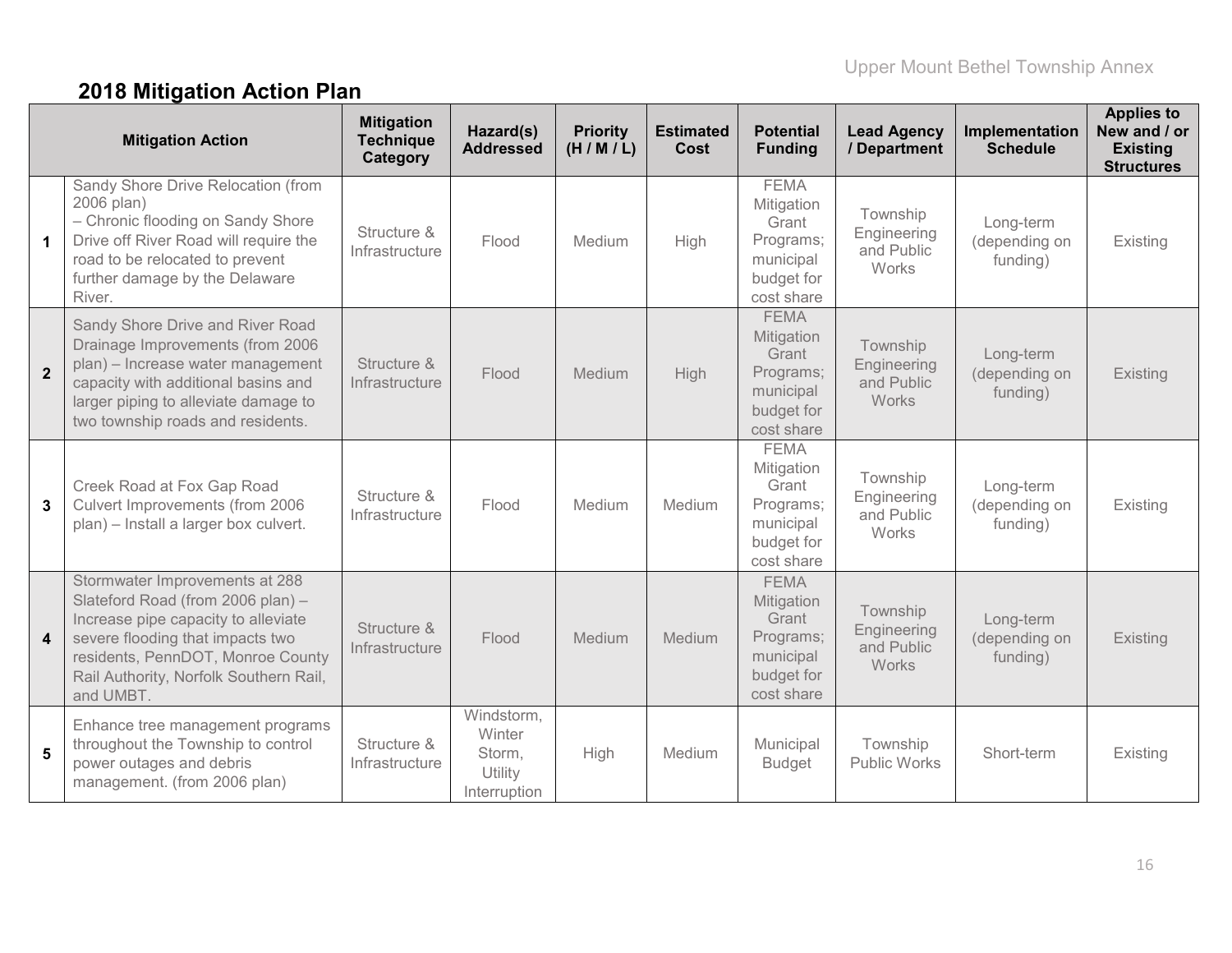|                 | <b>Mitigation Action</b>                                                                                                                                                                   | <b>Mitigation</b><br><b>Technique</b><br>Category | Hazard(s)<br><b>Addressed</b> | <b>Priority</b><br>(H/M/L) | <b>Estimated</b><br>Cost | <b>Potential</b><br><b>Funding</b>                                                       | <b>Lead Agency</b><br>/ Department                    | Implementation<br><b>Schedule</b> | <b>Applies to</b><br>New and / or<br><b>Existing</b><br><b>Structures</b> |
|-----------------|--------------------------------------------------------------------------------------------------------------------------------------------------------------------------------------------|---------------------------------------------------|-------------------------------|----------------------------|--------------------------|------------------------------------------------------------------------------------------|-------------------------------------------------------|-----------------------------------|---------------------------------------------------------------------------|
| $6\phantom{1}6$ | Riverton Road Drainage Relocation -<br>relocated drainage pipe south of<br>River Road that has resulted in<br>significant road damage.                                                     | Structure &<br>Infrastructure                     | Flood                         | Medium                     | Medium                   | <b>FEMA</b><br>Mitigation<br>Grant<br>Programs;<br>municipal<br>budget for<br>cost share | Township<br>Engineering<br>and Public<br>Works        | Short-term                        | <b>Existing</b>                                                           |
| $\overline{7}$  | <b>Carolee Road Drainage</b><br>Improvements - install new inlet box,<br>pipe and a longer retention basin to<br>prevent further flooding of road and<br>homes located along Carolee Lane. | Structure &<br>Infrastructure                     | Flood                         | Medium                     | Medium                   | <b>FEMA</b><br>Mitigation<br>Grant<br>Programs;<br>municipal<br>budget for<br>cost share | Township<br>Engineering<br>and Public<br>Works        | Short-term                        | Existing                                                                  |
| 8               | Deer Run Lane Swale Improvements<br>- Install larger swale with riprap<br>protection to alleviate washouts on<br>Deer Run Lane, 1/4 mile above<br>Hemlock.                                 | Structure &<br>Infrastructure                     | Flood                         | Medium                     | Low                      | Municipal<br><b>Budget</b>                                                               | Township<br>Engineering<br>and Public<br>Works        | Short-term                        | <b>Existing</b>                                                           |
| 9               | Quakerplain Road Culvert<br>Improvements - Install box culvert to<br>alleviate stormwater damage to<br>Quakerplain Road below Persimmon<br>Lane.                                           | Structure &<br>Infrastructure                     | Flood                         | Medium                     | Low                      | Municipal<br><b>Budget</b>                                                               | Township<br>Engineering<br>and Public<br>Works        | Short-term                        | Existing                                                                  |
| 10              | 1855 Ridge Road Flood Protection -<br>Install new piping and two new inlet<br>boxes to manage stormwater and<br>mitigate flooding to properties along<br>Ridge Road.                       | Structure &<br>Infrastructure                     | Flood                         | Medium                     | Low                      | Municipal<br><b>Budget</b>                                                               | Township<br>Engineering<br>and Public<br><b>Works</b> | Short-term                        | <b>Existing</b>                                                           |
| 11              | <b>National Park Drive Culvert</b><br>Improvement - Install box culvert to<br>manage stormwater and alleviate<br>road damage.                                                              | Structure &<br>Infrastructure                     | Flood                         | Medium                     | Medium                   | <b>FEMA</b><br>HMGP;<br>municipal<br>budget for<br>cost share                            | Township<br>Engineering<br>and Public<br>Works        | Short-term                        | Existing                                                                  |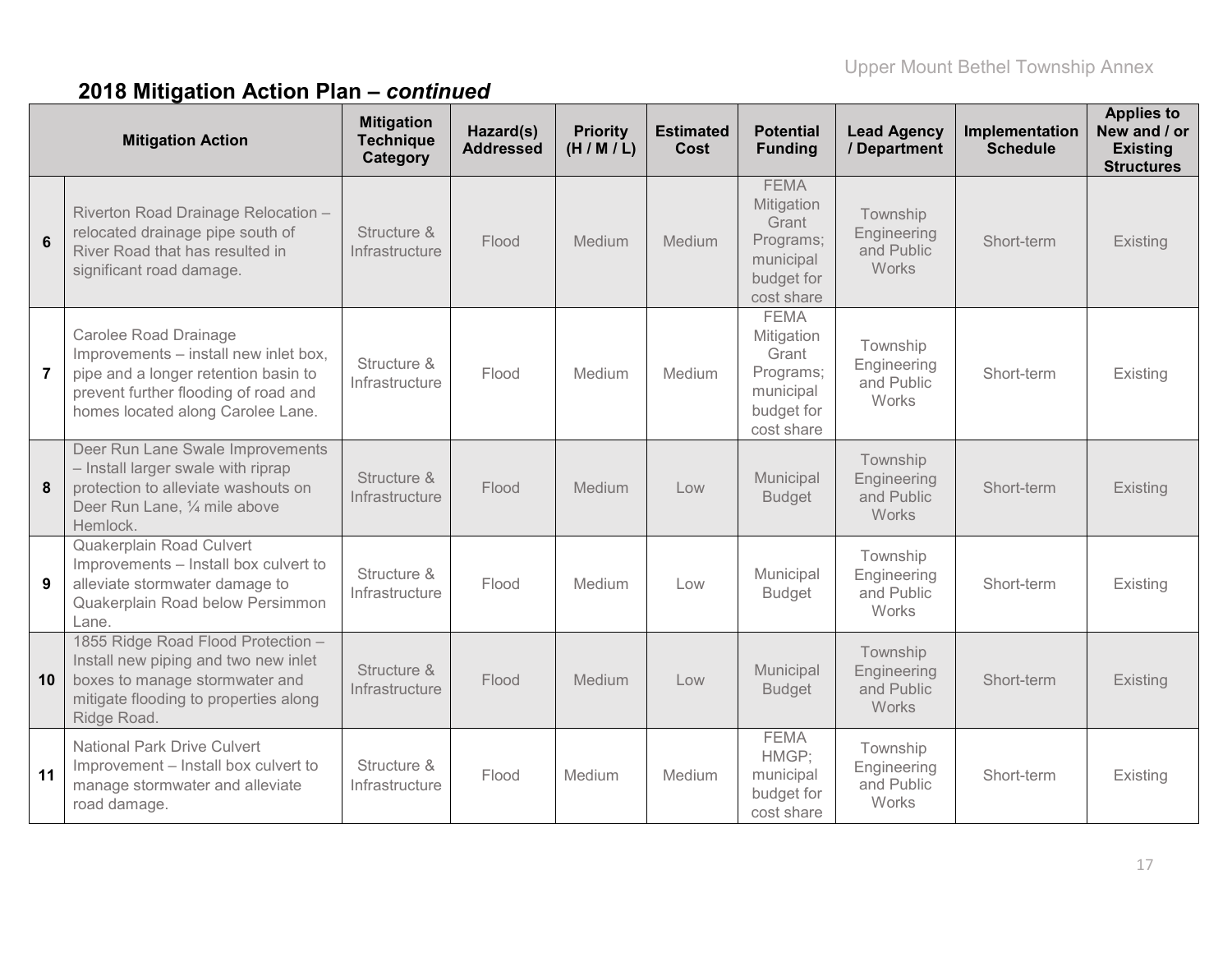|                 | <b>Mitigation Action</b>                                                                                                                                                                                                                                                                                                                                                                                                                                                                                                                                                                                                                                                        | <b>Mitigation</b><br><b>Technique</b><br>Category | Hazard(s)<br><b>Addressed</b> | <b>Priority</b><br>(H/M/L) | <b>Estimated</b><br>Cost | <b>Potential</b><br><b>Funding</b>                                                                                | <b>Lead Agency</b><br>/ Department                                                                                           | Implementation<br><b>Schedule</b>      | <b>Applies to</b><br>New and / or<br><b>Existing</b><br><b>Structures</b> |
|-----------------|---------------------------------------------------------------------------------------------------------------------------------------------------------------------------------------------------------------------------------------------------------------------------------------------------------------------------------------------------------------------------------------------------------------------------------------------------------------------------------------------------------------------------------------------------------------------------------------------------------------------------------------------------------------------------------|---------------------------------------------------|-------------------------------|----------------------------|--------------------------|-------------------------------------------------------------------------------------------------------------------|------------------------------------------------------------------------------------------------------------------------------|----------------------------------------|---------------------------------------------------------------------------|
| 12 <sup>7</sup> | Retrofit structures located in hazard-<br>prone areas to protect structures from<br>future damage, with repetitive loss<br>and severe repetitive loss properties<br>as priority.<br>Specifically identified is Kovar Lane<br>(private road) that floods during<br>significant flood events and prevents<br>ingress/egress to residents.<br>Phase 1: Identify appropriate<br>candidates for retrofitting based on<br>cost- effectiveness versus relocation.<br>Phase 2: Where retrofitting is<br>determined to be a viable option,<br>work with property owners toward<br>implementation of that action based<br>on available funding from FEMA and<br>local match availability. | Structure &<br>Infrastructure                     | Flood                         | Medium-<br>High            | <b>High</b>              | <b>FEMA</b><br>Mitigation<br>Grant<br>Programs<br>and local<br>budget (or<br>property<br>owner) for<br>cost share | Municipality<br>(via Municipal<br>Engineer/NFIP<br>Floodplain<br>Administrator)<br>with support<br>from PEMA,<br><b>FEMA</b> | Long-term<br>(depending on<br>funding) | Existing                                                                  |
| 13              | Purchase, or relocate structures<br>located in hazard- prone areas to<br>protect structures from future<br>damage, with repetitive loss and<br>severe repetitive loss properties as<br>priority.<br>Phase 1: Identify appropriate<br>candidates for relocation based on<br>cost- effectiveness versus retrofitting.<br>Phase 2: Where relocation is<br>determined to be a viable option,<br>work with property owners toward<br>implementation of that action based<br>on available funding from FEMA and<br>local match availability.                                                                                                                                          | Structure &<br>Infrastructure                     | Flood                         | Medium-<br>High            | High                     | <b>FEMA</b><br>Mitigation<br>Grant<br>Programs<br>and local<br>budget (or<br>property<br>owner) for<br>cost share | Municipality<br>(via Municipal<br>Engineer/NFIP<br>Floodplain<br>Administrator)<br>with support<br>from PEMA,<br><b>FEMA</b> | Long-term<br>(depending on<br>funding) | Existing                                                                  |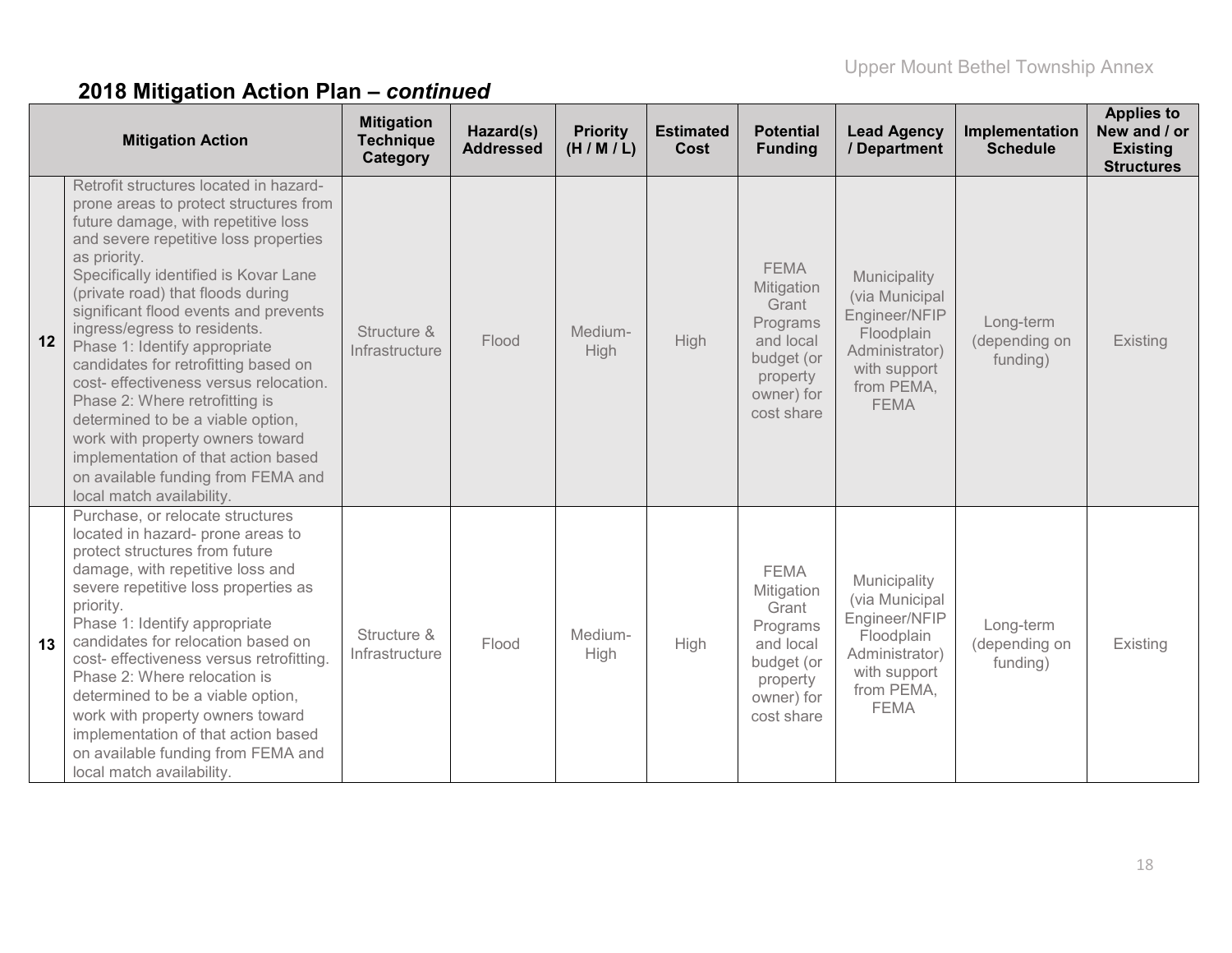|    | <b>Mitigation Action</b>                                                                                                                                                                                                                                                                                                                                                                                                                                                                                                            | <b>Mitigation</b><br><b>Technique</b><br>Category | Hazard(s)<br><b>Addressed</b> | <b>Priority</b><br>(H/M/L) | <b>Estimated</b><br>Cost | <b>Potential</b><br><b>Funding</b> | <b>Lead Agency</b><br>/ Department                                                                                               | Implementation<br><b>Schedule</b> | <b>Applies to</b><br>New and / or<br><b>Existing</b><br><b>Structures</b> |
|----|-------------------------------------------------------------------------------------------------------------------------------------------------------------------------------------------------------------------------------------------------------------------------------------------------------------------------------------------------------------------------------------------------------------------------------------------------------------------------------------------------------------------------------------|---------------------------------------------------|-------------------------------|----------------------------|--------------------------|------------------------------------|----------------------------------------------------------------------------------------------------------------------------------|-----------------------------------|---------------------------------------------------------------------------|
| 14 | Maintain compliance with and good<br>standing in the NFIP including<br>adoption and enforcement of<br>floodplain management requirements<br>(e.g. regulating all new and<br>substantially improved construction in<br>Special Hazard Flood Areas),<br>floodplain identification and mapping,<br>and flood insurance outreach to the<br>community.<br>Further, continue to meet and/or<br>exceed the minimum NFIP standards<br>and criteria through the following<br>NFIP- related continued compliance<br>actions identified below. | Local plans<br>&<br><b>Regulations</b>            | Flood                         | High                       | $Low -$<br><b>Medium</b> | Municipal<br><b>Budget</b>         | Municipality<br>(via Municipal<br>Engineer/NFIP<br>Floodplain<br>Administrator)<br>with support<br>from PEMA,<br><b>ISO FEMA</b> | Ongoing                           | New &<br>Existing                                                         |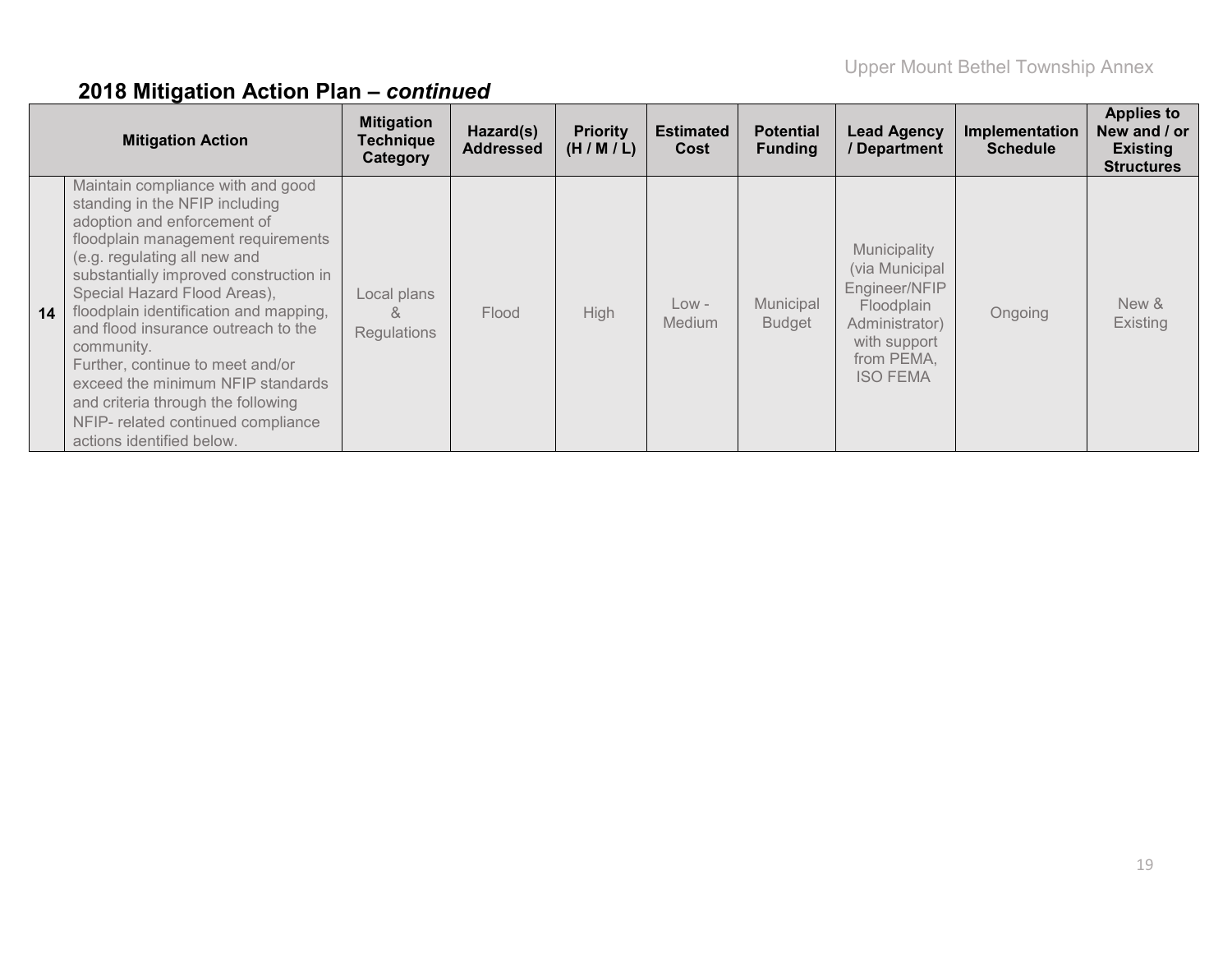|    | <b>Mitigation Action</b>                                                                                                                                                                                                                                                                                                                                                                                                                                                                                                                                                                                                                                                                                                                                                                                                                                                                                                                                                                                                                                                                           | <b>Mitigation</b><br><b>Technique</b><br>Category | Hazard(s)<br><b>Addressed</b> | <b>Priority</b><br>(H/M/L) | <b>Estimated</b><br>Cost | <b>Potential</b><br><b>Funding</b> | <b>Lead Agency</b><br>/ Department                                       | Implementation<br><b>Schedule</b> | <b>Applies to</b><br>New and / or<br><b>Existing</b><br><b>Structures</b> |
|----|----------------------------------------------------------------------------------------------------------------------------------------------------------------------------------------------------------------------------------------------------------------------------------------------------------------------------------------------------------------------------------------------------------------------------------------------------------------------------------------------------------------------------------------------------------------------------------------------------------------------------------------------------------------------------------------------------------------------------------------------------------------------------------------------------------------------------------------------------------------------------------------------------------------------------------------------------------------------------------------------------------------------------------------------------------------------------------------------------|---------------------------------------------------|-------------------------------|----------------------------|--------------------------|------------------------------------|--------------------------------------------------------------------------|-----------------------------------|---------------------------------------------------------------------------|
| 15 | Conduct and facilitate community and<br>public education and outreach for<br>residents and businesses to include,<br>but not be limited to, the following to<br>promote and effect natural hazard<br>risk reduction:<br>- Provide and maintain links to the<br>HMP website, and regularly post<br>notices on the County/municipal<br>homepage(s) referencing the HMP<br>webpages.<br>- Prepare and distribute informational<br>letters to flood vulnerable property<br>owners and neighborhood<br>associations, explaining the<br>availability of mitigation grant funding<br>to mitigate their properties, and<br>instructing them on how they can<br>learn more and implement mitigation.<br>- Use email notification systems and<br>newsletters to better educate the<br>public on flood insurance, the<br>availability of mitigation grant funding,<br>and personal natural hazard risk<br>reduction measures.<br>- Work with neighborhood<br>associations, civic and business<br>groups to disseminate information on<br>flood insurance and the availability of<br>mitigation grant funding. | Education<br>& Awareness                          | All Hazards                   | High                       | Low-<br>Medium           | Municipal<br><b>Budget</b>         | Municipality<br>with support<br>from Planning<br>Partners,<br>PEMA, FEMA | Short-term                        | N/A                                                                       |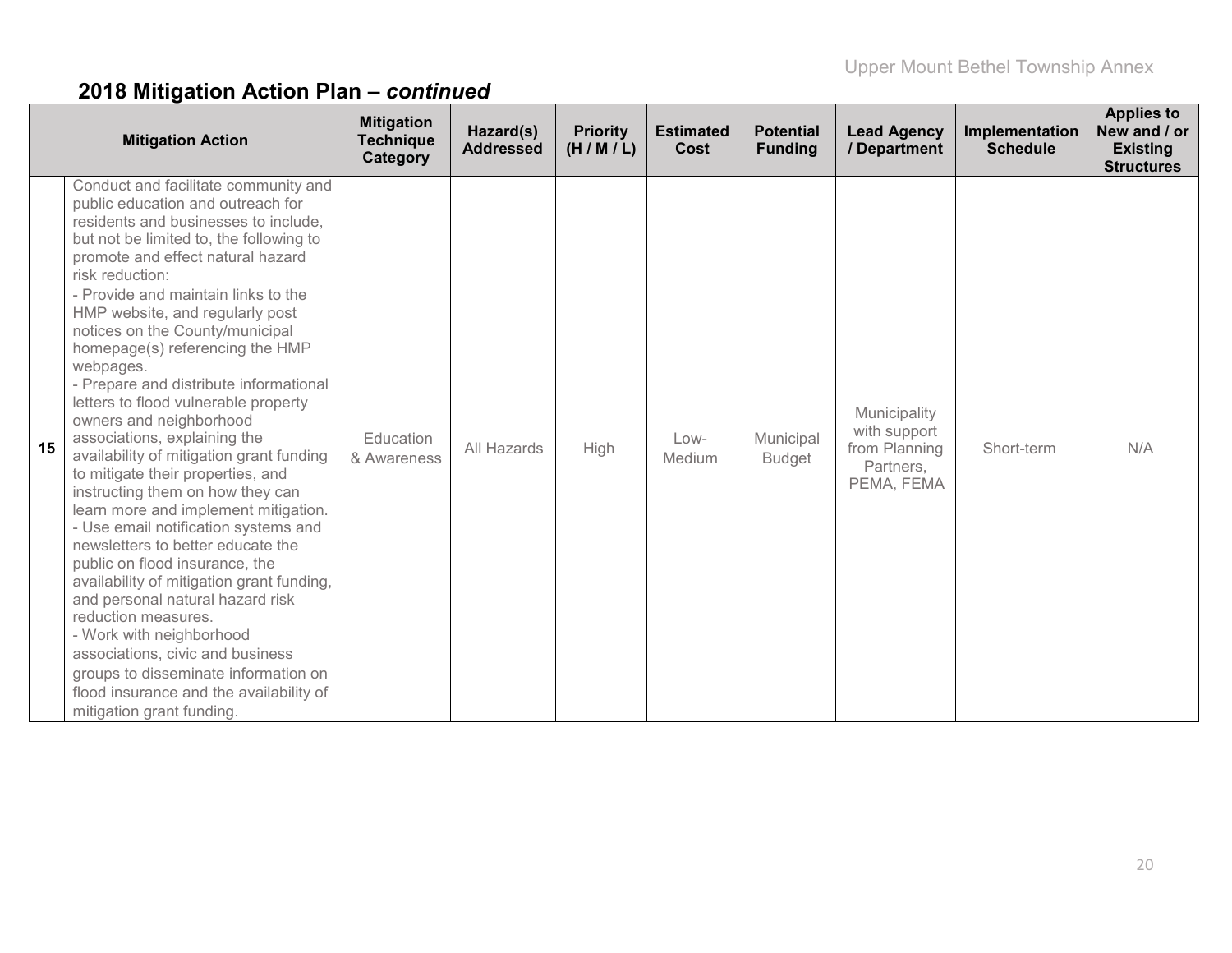|    | <b>Mitigation Action</b>                                                                                                                                                                                                                                                                                                                                                                                     | <b>Mitigation</b><br><b>Technique</b><br>Category | Hazard(s)<br><b>Addressed</b>      | <b>Priority</b><br>(H/M/L) | <b>Estimated</b><br>Cost | <b>Potential</b><br><b>Funding</b> | <b>Lead Agency</b><br>/ Department                                                                                           | Implementation<br><b>Schedule</b> | <b>Applies to</b><br>New and / or<br><b>Existing</b><br><b>Structures</b> |
|----|--------------------------------------------------------------------------------------------------------------------------------------------------------------------------------------------------------------------------------------------------------------------------------------------------------------------------------------------------------------------------------------------------------------|---------------------------------------------------|------------------------------------|----------------------------|--------------------------|------------------------------------|------------------------------------------------------------------------------------------------------------------------------|-----------------------------------|---------------------------------------------------------------------------|
| 16 | Begin and/or continue the process to<br>adopt higher regulatory standards to<br>manage flood risk (i.e. increased<br>freeboard, cumulative substantial<br>damage/improvements) and sinkhole<br>risk (e.g. carbonate bedrock<br>standards).                                                                                                                                                                   | Local plans<br>&<br>Regulations                   | Flood;<br>Subsidence/<br>Sinkholes | High                       | Low                      | Municipal<br><b>Budget</b>         | Municipality<br>(via Municipal<br>Engineer/NFIP<br>Floodplain<br>Administrator)<br>with support<br>from PEMA,<br><b>FEMA</b> | Short-term                        | New &<br>Existing                                                         |
| 17 | Determine if a Community Assistance<br>Visit (CAV) or Community Assistance<br>Contact (CAC) is needed, and<br>schedule if needed.                                                                                                                                                                                                                                                                            | Local plans<br>$\kappa$<br>Regulations            | Flood                              | Medium                     | Low                      | Municipal<br><b>Budget</b>         | <b>NFIP</b><br>Floodplain<br>Administrator<br>with support<br>from PA DEP,<br>PEMA, FEMA                                     | Short-term                        | N/A                                                                       |
| 18 | Have designated NFIP Floodplain<br>Administrator (FPA) become a<br>Certified Floodplain Manager through<br>the ASFPM and/or pursue relevant<br>continuing education training such as<br>FEMA Benefit-Cost Analysis.                                                                                                                                                                                          | Local plans<br>$\alpha$<br><b>Regulations</b>     | Flood                              | High                       | Low                      | Municipal<br><b>Budget</b>         | <b>NFIP</b><br>Floodplain<br>Administrator                                                                                   | Short-term                        | N/A                                                                       |
| 19 | Participate in the Community Rating<br>System (CRS) to further manage<br>flood risk and reduce flood insurance<br>premiums for NFIP policyholders.<br>This shall start with the submission<br>to FEMA-DHS of a Letter of Intent to<br>join CRS, followed by the completion<br>and submission of an application to<br>the program once the community's<br>current compliance with the NFIP is<br>established. | Local plans<br>&<br>Regulations                   | Flood                              | Medium                     | Low                      | Municipal<br><b>Budget</b>         | <b>NFIP</b><br>Floodplain<br>Administrator<br>with support<br>from PA DEP,<br>PEMA, FEMA                                     | Short-term                        | N/A                                                                       |
| 20 | Obtain and archive elevation<br>certificates for NFIP compliance.                                                                                                                                                                                                                                                                                                                                            | Local plans<br>&<br><b>Regulations</b>            | Flood                              | High                       | Low                      | Municipal<br><b>Budget</b>         | <b>NFIP</b><br>Floodplain<br>Administrator                                                                                   | Ongoing                           | N/A                                                                       |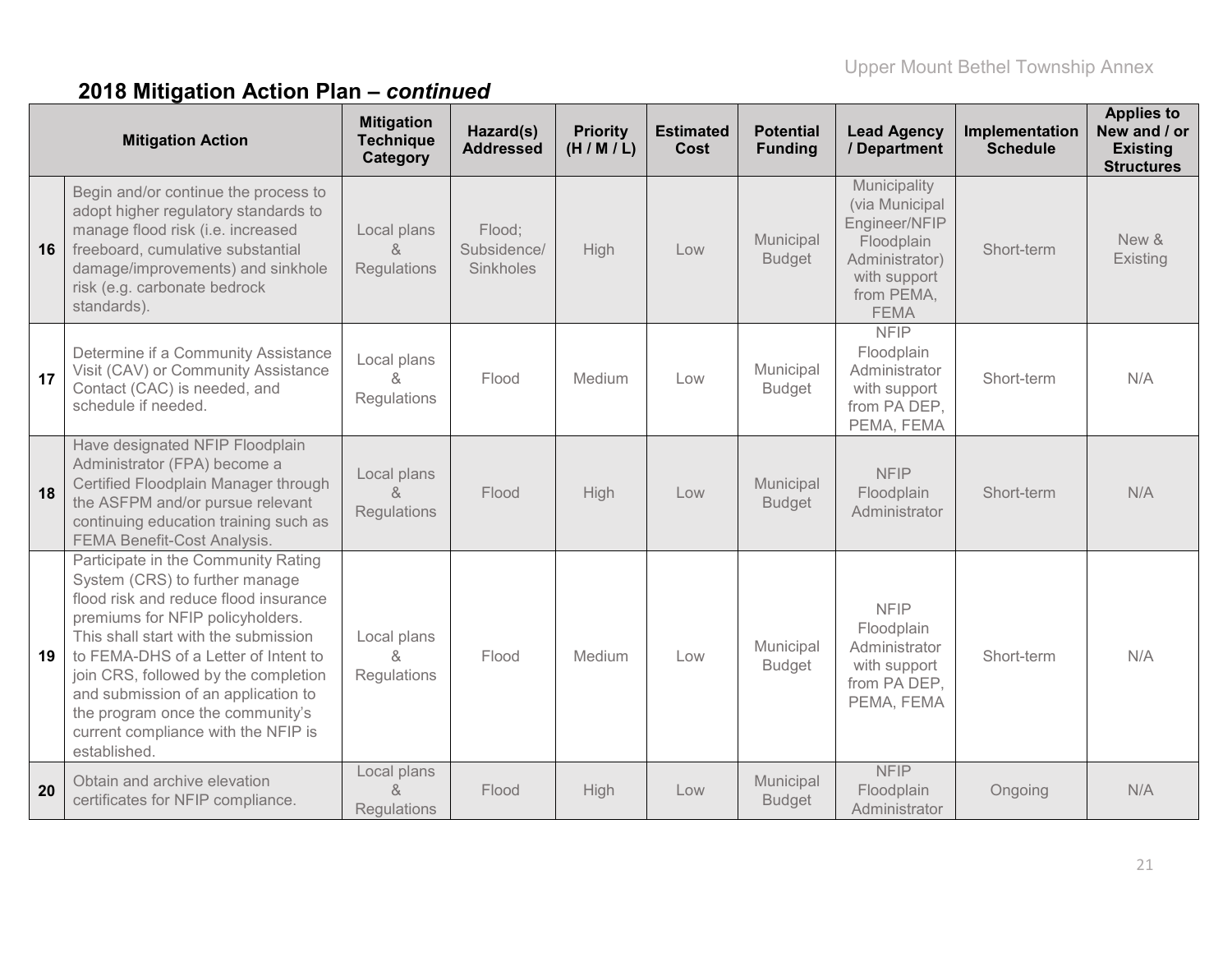|    | <b>Mitigation Action</b>                                                                                                                                                                                                                                                          | <b>Mitigation</b><br><b>Technique</b><br>Category | Hazard(s)<br><b>Addressed</b> | <b>Priority</b><br>(H/M/L) | <b>Estimated</b><br>Cost                  | <b>Potential</b><br><b>Funding</b>                                                                        | <b>Lead Agency</b><br>/ Department                                                                                                                                        | Implementation<br><b>Schedule</b>                 | <b>Applies to</b><br>New and / or<br><b>Existing</b><br><b>Structures</b> |
|----|-----------------------------------------------------------------------------------------------------------------------------------------------------------------------------------------------------------------------------------------------------------------------------------|---------------------------------------------------|-------------------------------|----------------------------|-------------------------------------------|-----------------------------------------------------------------------------------------------------------|---------------------------------------------------------------------------------------------------------------------------------------------------------------------------|---------------------------------------------------|---------------------------------------------------------------------------|
| 21 | Continue to support the<br>implementation, monitoring,<br>maintenance, and updating of this<br>Plan, as defined in Section 7.0                                                                                                                                                    | All<br>Categories                                 | All Hazards                   | High                       | $Low -$<br>High (for<br>5-year<br>update) | Municipal<br>Budget,<br>possibly<br><b>FEMA</b><br>Mitigation<br>Grant<br>Funding for<br>5-year<br>update | Municipality<br>(via mitigation<br>planning point<br>of contacts)<br>with support<br>from Planning<br>Partners<br>(through their<br>Points of<br>Contact),<br><b>PEMA</b> | Ongoing                                           | New &<br>Existing                                                         |
| 22 | Complete the ongoing updates of the<br><b>Comprehensive Emergency</b><br><b>Management Plans</b>                                                                                                                                                                                  | Local plans<br>&<br>Regulations                   | All Hazards                   | High                       | Low                                       | Municipal<br><b>Budget</b>                                                                                | Municipality<br>with support<br>from PEMA                                                                                                                                 | Ongoing                                           | New &<br>Existing                                                         |
| 23 | Create/enhance/maintain mutual aid<br>agreements with neighboring<br>communities for continuity of<br>operations.                                                                                                                                                                 | All<br>Categories                                 | All Hazards                   | High                       | Low                                       | Municipal<br><b>Budget</b>                                                                                | Municipality<br>with support<br>from<br>surrounding<br>municipalities<br>and County                                                                                       | Ongoing                                           | New &<br>Existing                                                         |
| 24 | Develop and maintain capabilities to<br>process FEMA/PEMA paperwork<br>after disasters; qualified damage<br>assessment personnel - Improve<br>post-disaster capabilities - damage<br>assessment; FEMA/PEMA paperwork<br>compilation, submissions, record<br>keeping               | Education<br>& Awareness                          | All Hazards                   | Medium                     | Medium                                    | Municipal<br><b>Budget</b>                                                                                | Municipality<br>with support<br>from County,<br>PEMA, FEMA                                                                                                                | Short-term                                        | N/A                                                                       |
| 25 | Work with regional agencies (i.e.<br>County and PEMA) to help develop<br>damage assessment capabilities at<br>the local level through such things as<br>training programs, certification of<br>qualified individuals (e.g. code<br>officials, floodplain managers,<br>engineers). | Education<br>& Awareness                          | All Hazards                   | Medium                     | Medium                                    | Municipal<br>Budget,<br><b>FEMA</b><br>HMA grant<br>programs                                              | Municipality<br>with support<br>from County,<br><b>PEMA</b>                                                                                                               | Short-,<br>long-term<br>(depending on<br>funding) | N/A                                                                       |